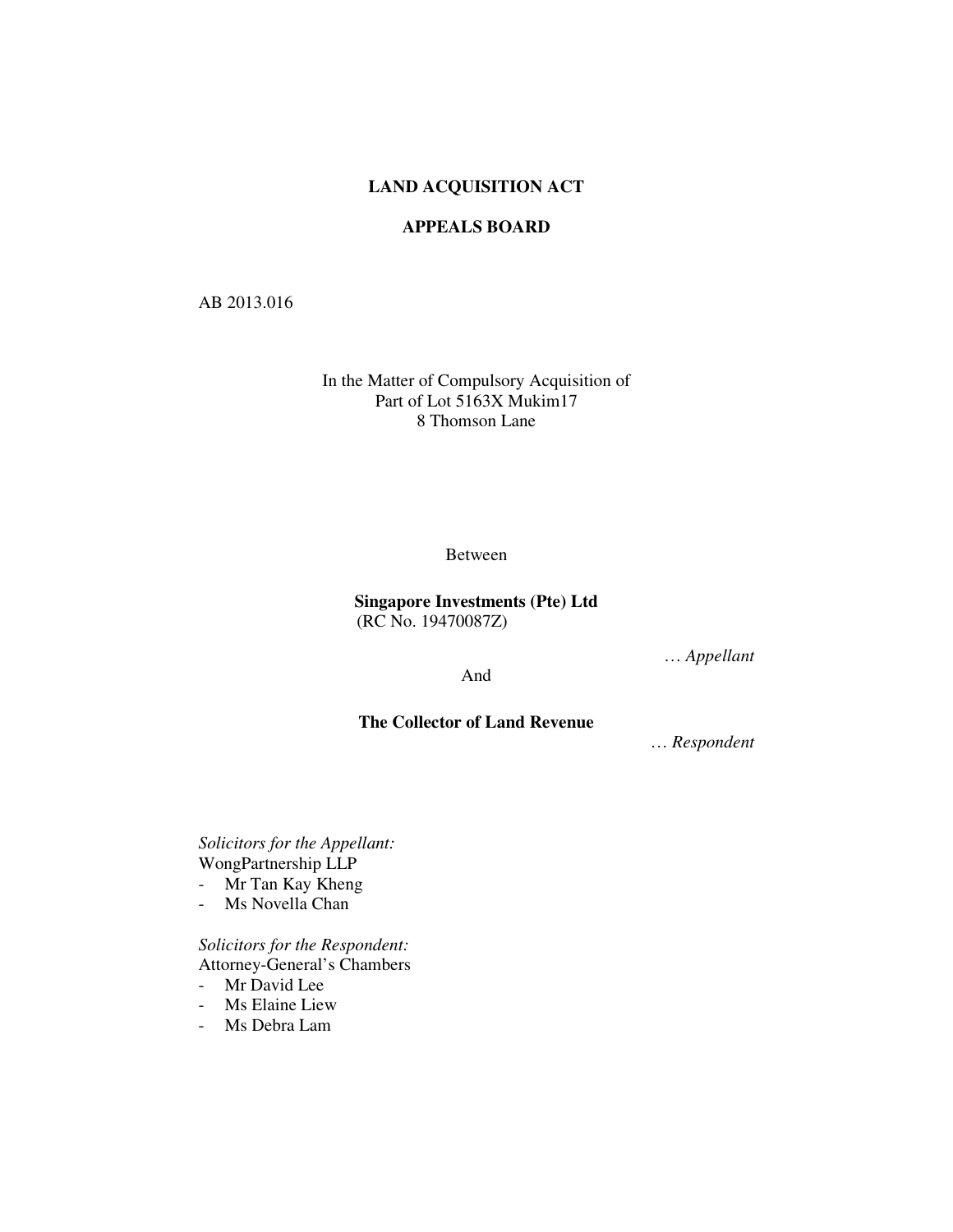*AB 2013.016* 

# **DECISION**

The decision of this Board is:

(1) That the award of the Collector of Land Revenue of compensation in the amount of \$155,500 in respect of the acquired land at part of Lot 5163X Mukim 17 at 8 Thomson Lane be confirmed;

# And

(2) That the Appeal be dismissed with costs to the Respondent to be taxed if not agreed.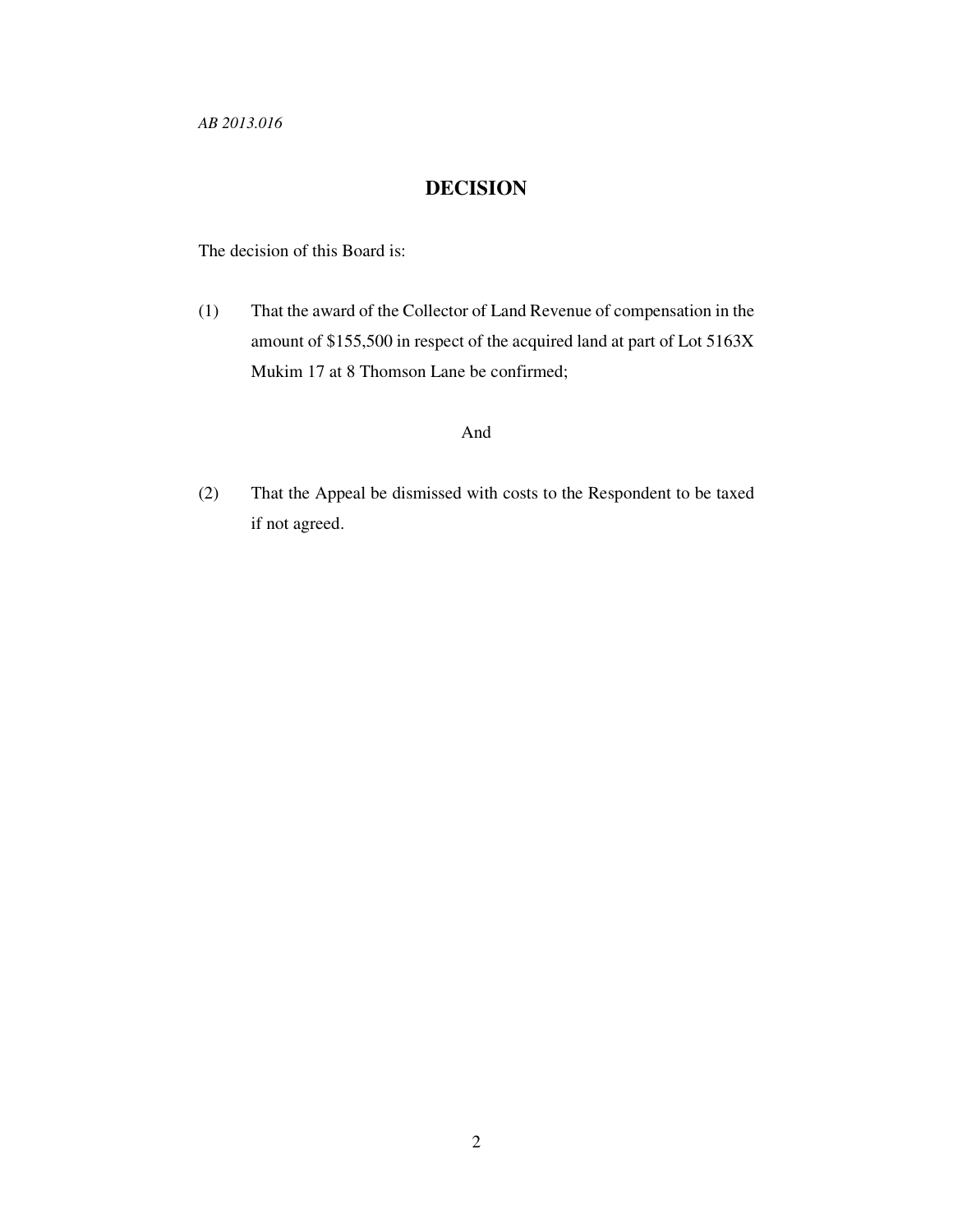### **BRIEF STATEMENT OF REASONS**

### **Appeal**

1 This is an appeal by the Appellant, Singapore Investments (Pte) Ltd, in respect of the compulsory acquisition of part of Lot 5163X Mukim 17 at 8 Thomson Lane.

2 In this appeal, the Appellant seeks an increase in the compensation awarded by the Collector of Land Revenue, the Respondent in these proceedings, from \$155,500 to \$3,110,000.

### **Background**

3 By Notification No. 3245 dated 9 November 2011 published in the Government Gazette, Electronic Edition on 15 November 2011, part of Lot 5163X Mukim 17 at 8 Thomson Lane was declared under s 5 of the Land Acquisition Act, Cap. 152 ("LAA") to be required for the construction of the North South Expressway Stage 2 from Toa Payoh Rise to East Coast Parkway.

4 The acquired land is a strip along the south-western boundary of Lot 5163X fronting Thomson Road. The strip stretches from the junction with Thomson Lane to the junction with the Pan-Island Expressway. The locality comprises a mixture of high-rise and low-rise residential developments. Prominent developments in the area include Thomson Medical Centre, Thomson Police Complex, SLF Building and Singapore Polo Club.

5 The acquired land is at access road level with Thomson Road and lies within the fenced area of Lot  $5163X$ . It is 174.1 m<sup>2</sup> which is about 0.9% of Lot 5163X's total land area of 19,040.2  $m^2$ . At the acquisition date, the acquired land included part of Lot 5163X's boundary fence, turfing and landscaping. No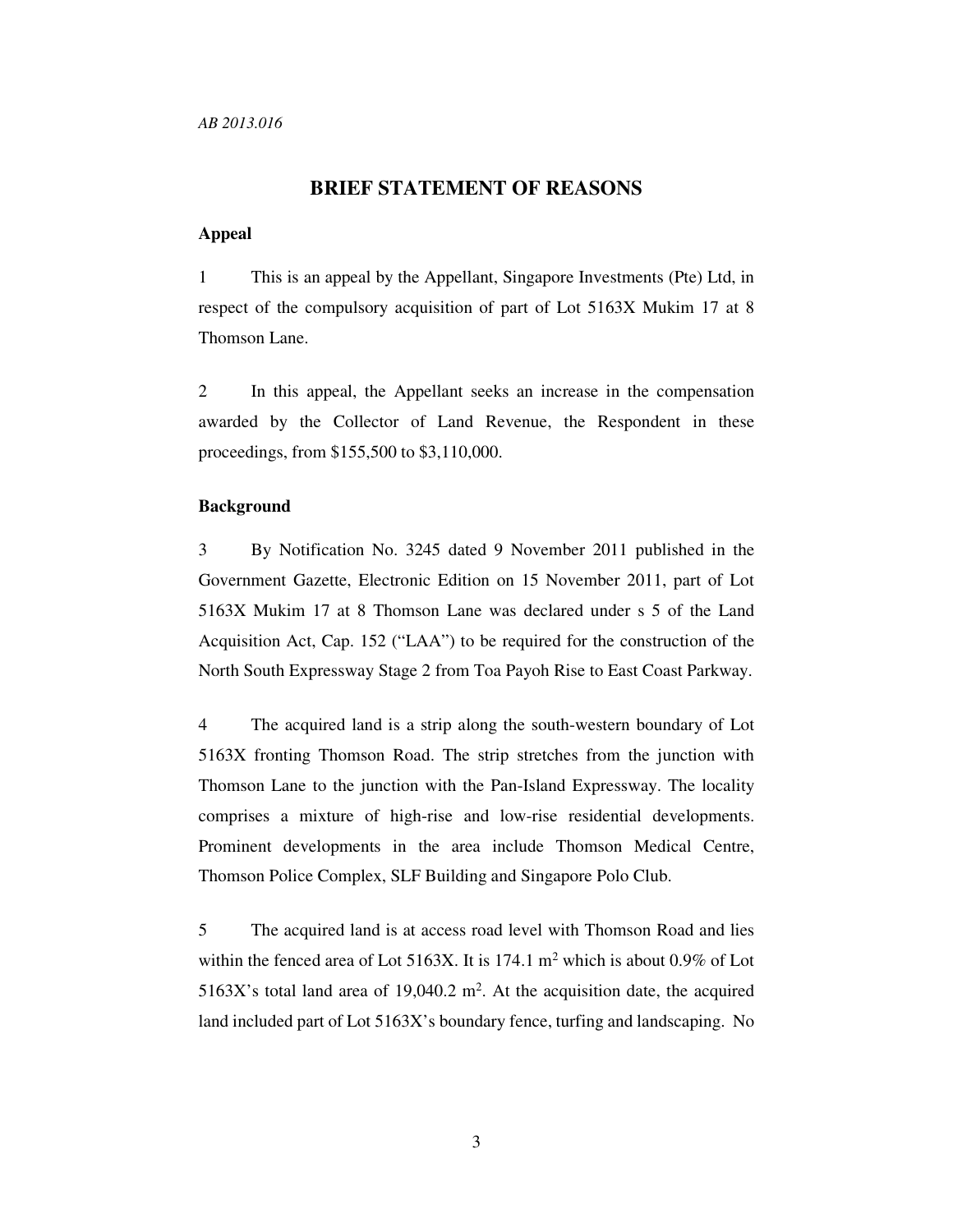building structures were affected by the acquisition. The remaining land has a reduced land area of  $18,866.1 \text{ m}^2$ . Lot  $5163X$  has a freehold tenure.

6 After the acquisition, the Appellant sold Lot 5163X (excluding the acquired land) to Chequers Properties Pte Ltd ("CPPL"). CPPL, the current owner of Lot 5163X, has agreed for the Collector's Award in respect of the acquired land to be awarded to the Appellant.<sup>1</sup>

7 The key events leading to the hearing before the Board are set out in the table below.

| <b>Date</b> | Event                                                                                                                                                                                                                                                                                                                                                                                                                                                                                                                                                      |
|-------------|------------------------------------------------------------------------------------------------------------------------------------------------------------------------------------------------------------------------------------------------------------------------------------------------------------------------------------------------------------------------------------------------------------------------------------------------------------------------------------------------------------------------------------------------------------|
| 6 Feb 2009  | Permission<br>Appellant<br>received<br>Written<br>The<br>(ES20070215R0167) from the Urban Redevelopment Authority<br>("URA") to erect a 24-storey hotel development with two<br>basement car parks. The Written Permission was subject, inter<br><i>alia</i> , to the following conditions: (a) the total gross floor area<br>("GFA") of the proposed building shall not exceed 39,984.42 $m2$<br>(Hotel GFA = $28,806.99$ m <sup>2</sup> and Commercial GFA = 11,177.43<br>$m2$ ); and (b) the overall gross plot ratio ("GPR") shall not exceed<br>2.1.2 |
| 8 Oct 2009  | received<br>Permission<br>Written<br>Appellant<br>The<br>(ES20090729R0166) (hereinafter referred to as the "2009<br>Written Permission") from the URA in respect of its application<br>to regularise the GFA and its amendment to the approved<br>erection of a 24-storey hotel development with two basement<br>car parks. The total GFA and overall plot ratio remained<br>unchanged at $39,984.42 \text{ m}^2$ and 2.1 respectively. It was<br>provided that the 2009 Written Permission would lapse on 6<br>February 2011. <sup>3</sup>                |
| 25 Jan 2011 | The date for the 2009 Written Permission to lapse was extended<br>from 6 February 2011 to 6 February 2013.                                                                                                                                                                                                                                                                                                                                                                                                                                                 |

<sup>&</sup>lt;sup>1</sup> Affidavit of Tan Chwee Huat (TCH1) at [10].

<sup>2</sup> Agreed Bundle of Documents (ABOD) at Tab 36.

<sup>3</sup> Agreed Bundle of Documents (ABOD) at Tab 37.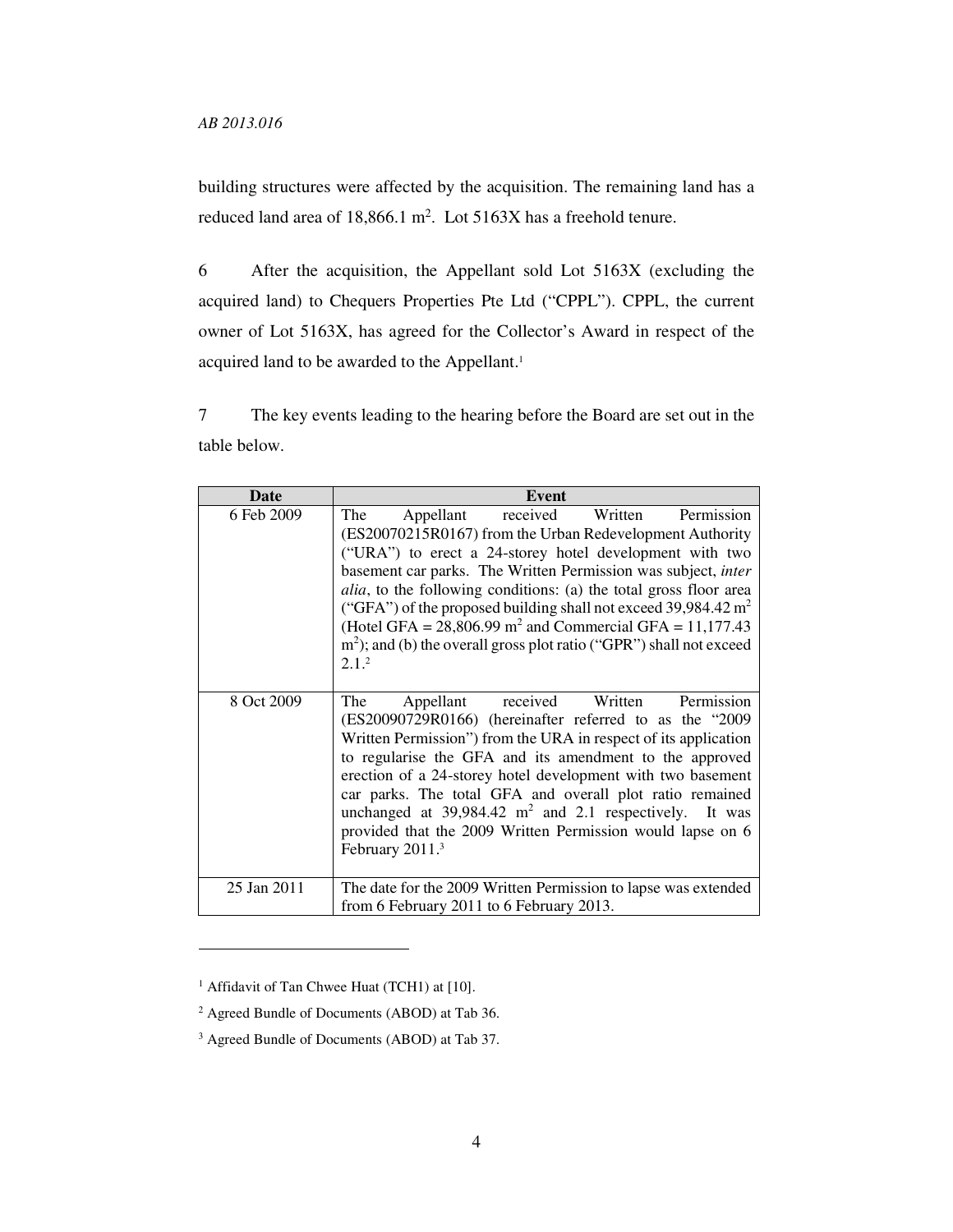| 15 Nov 2011 | The notification vide Notification No. 3245 dated 9 November                                                                                                                                                                                                                                                                                                                             |
|-------------|------------------------------------------------------------------------------------------------------------------------------------------------------------------------------------------------------------------------------------------------------------------------------------------------------------------------------------------------------------------------------------------|
|             | 2011 declaring the acquisition was published in the Government                                                                                                                                                                                                                                                                                                                           |
|             | Gazette, Electronic Edition on 15 November 2011. This is the                                                                                                                                                                                                                                                                                                                             |
|             | date of the acquisition vide $s$ 33(6) of the LAA. <sup>4</sup>                                                                                                                                                                                                                                                                                                                          |
|             |                                                                                                                                                                                                                                                                                                                                                                                          |
| 7 Feb 2012  | A Collector's Inquiry was held.                                                                                                                                                                                                                                                                                                                                                          |
| 5 Mar 2012  | The Appellant submitted a valuation report with a claim of \$3.29<br>million. <sup>5</sup>                                                                                                                                                                                                                                                                                               |
| 24 Apr 2012 | The Appellant sold Lot 5163X (excluding the acquired land) to<br>CPPL.                                                                                                                                                                                                                                                                                                                   |
| 2 Aug 2012  | The Appellant confirmed that it was not claiming for severance<br>damage and injurious affection for the acquisition. <sup>6</sup>                                                                                                                                                                                                                                                       |
| 12 Sep 2012 | The Collector wrote to URA to query if the owner would be<br>entitled to the previously approved GFA of $39,984.42 \text{ m}^2$ if it<br>decided to redevelop the site: <sup>7</sup>                                                                                                                                                                                                     |
|             | "For the purpose of determining compensation payable<br>for the acquisition, we would appreciate your advice<br>whether the owner will be entitled to the approved GFA of<br>39,984.42 sq m should they carry out a redevelopment on<br>the reduced site of 18,866.1 sq m after the acquisition."                                                                                        |
|             | The URA confirmed on the same day that if the redevelopment<br>proposal was for "Hotel" use, the URA would continue to<br>honour the last approved GFA: <sup>8</sup>                                                                                                                                                                                                                     |
|             | "Upon redevelopment, if the development proposal is<br>consistent with the zoning of the land in the Master Plan<br>2008, i.e. Hotel zone, URA will honor the last approved<br>GFA as the maximum intensity for the site. In other words,<br>after land acquisition and based on site area of 18,866.1<br>sq m, the permissible GFA will be 39,984.42 sq m and<br>resultant GRP 2.1193." |

<sup>4</sup> Agreed Bundle of Documents (ABOD) at Tab 40.

<sup>5</sup> Agreed Statement of Facts (ASOF) at [10].

<sup>6</sup> Agreed Bundle of Documents (ABOD) at Tab 9.

<sup>7</sup> Agreed Bundle of Documents (ABOD) at Tab 10.

<sup>8</sup> Agreed Bundle of Documents (ABOD) at Tab 10.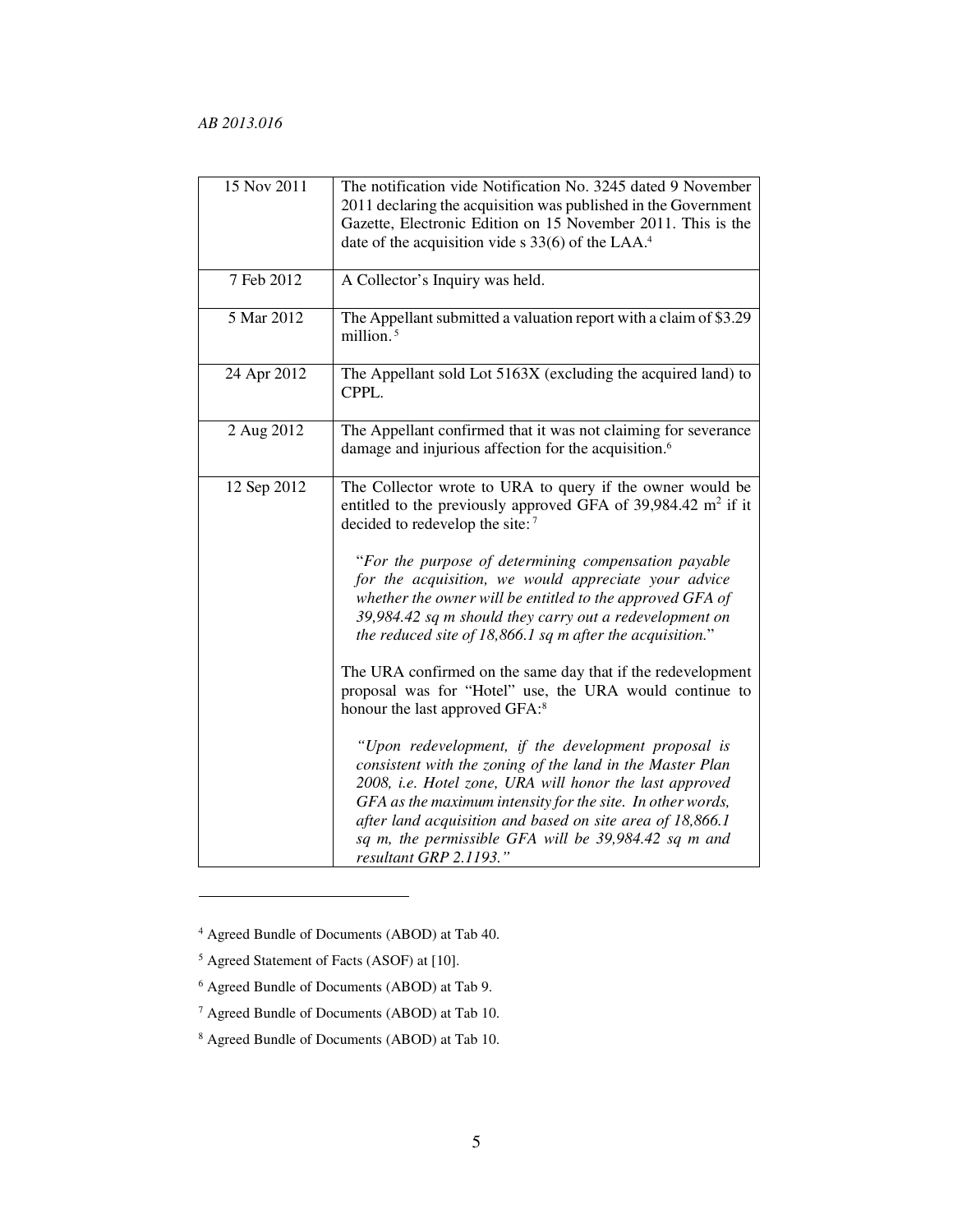| 11 Jan 2013 | The Appellant received a final extension of the 2009 Written<br>Permission. The date for the 2009 Written Permission to lapse<br>was extended from 6 February 2013 to 6 February 2015.                                                                                                                                                                                                                                                            |
|-------------|---------------------------------------------------------------------------------------------------------------------------------------------------------------------------------------------------------------------------------------------------------------------------------------------------------------------------------------------------------------------------------------------------------------------------------------------------|
| 16 Jan 2013 | The Collector sought URA's confirmation on the maximum<br>GFA before and after the acquisition. <sup>9</sup>                                                                                                                                                                                                                                                                                                                                      |
| 25 Jan 2013 | The URA confirmed that it will honour the last approved GFA<br>of 39,984.42 $m^2$ as maximum intensity for the site. <sup>10</sup>                                                                                                                                                                                                                                                                                                                |
| 20 May 2013 | The Respondent issued the Collector's Award of \$128,400 for<br>the acquired land.                                                                                                                                                                                                                                                                                                                                                                |
| 29 May 2013 | The Appellant wrote to the Collector for a copy of URA's<br>written undertaking to safeguard the approved GFA. <sup>11</sup> The<br>Collector conveyed the request to the URA on the same day. <sup>12</sup>                                                                                                                                                                                                                                      |
| 30 May 2013 | The URA replied to the Collector as follows: 13<br>"If the applicant wish to proceed with the above-captioned<br>which was granted WP in ES20070215R0167, we will<br>honour the approved GFA for that proposal. For info,<br>please note that final WP extension was granted and the<br>WP is still valid to lapse on 06-02-2015."                                                                                                                |
| 31 May 2013 | The Collector informed the Appellant that the URA will honour<br>the last approved GFA of 39,984.42 $m^2$ : <sup>14</sup><br>"If the applicant wish to proceed with the above-captioned<br>proposal which was granted WP in ES20070215R0167<br>and ES20090729R0166, URA will honour the approved<br>GFA for that proposal. For info, please note that the final<br>WP extension was granted and the WP is still valid to lapse<br>on 06-02-2015." |

9 Agreed Bundle of Documents (ABOD) at Tab 12.

<sup>10</sup> Agreed Bundle of Documents (ABOD) at Tab 13.

<sup>&</sup>lt;sup>11</sup> Agreed Bundle of Documents (ABOD) at Tab 15.

<sup>12</sup> Agreed Bundle of Documents (ABOD) at Tab 16.

<sup>13</sup> Agreed Bundle of Documents (ABOD) at Tab 17.

<sup>14</sup> Agreed Bundle of Documents (ABOD) at Tab 18.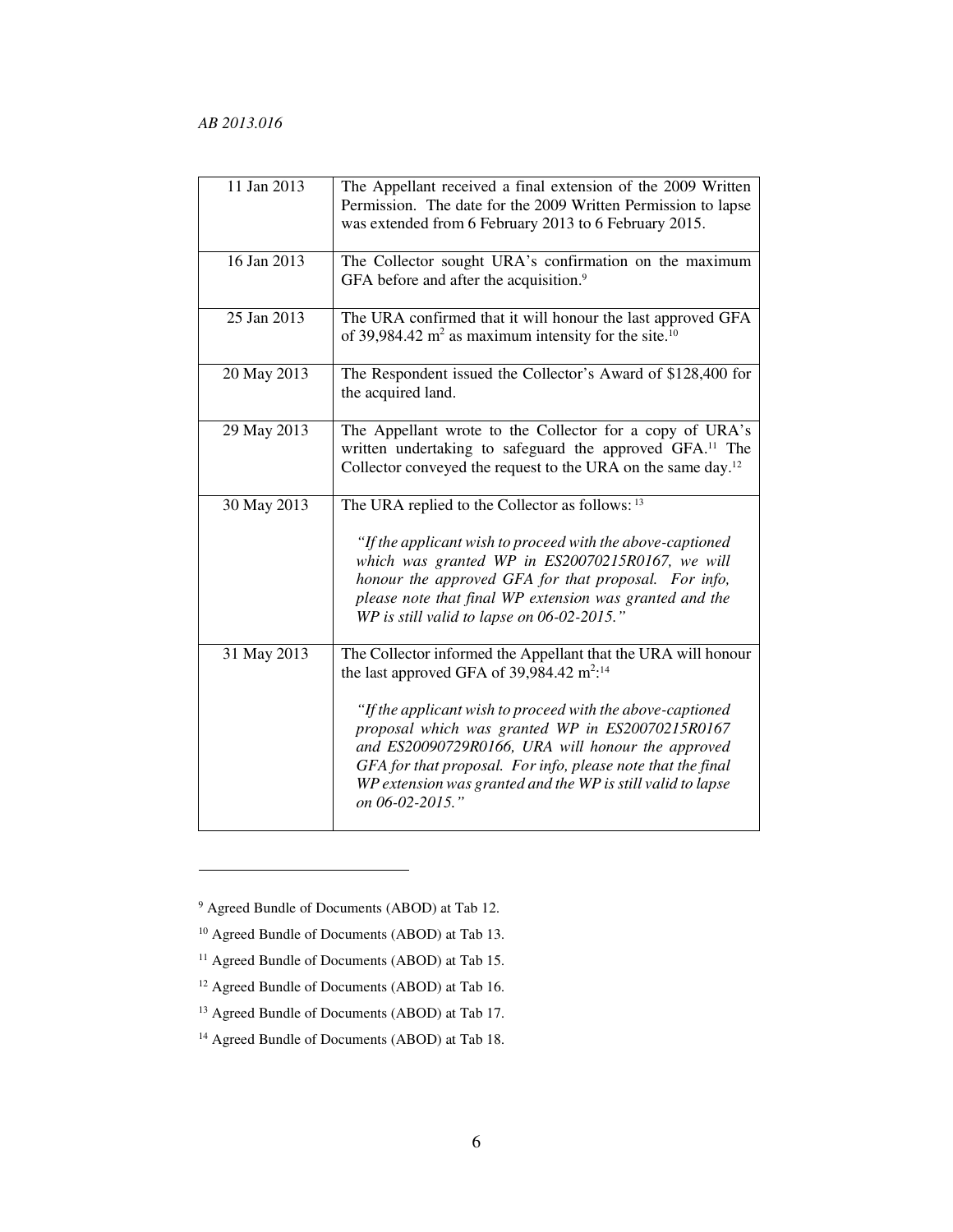| 14 Jun 2013 | The Appellant filed Notice of Appeal against the Collector's<br>Award.                     |
|-------------|--------------------------------------------------------------------------------------------|
| 10 Mar 2014 | The Collector issued the Grounds of Award.                                                 |
| 25 Mar 2014 | The Appellant filed the Petition of Appeal.                                                |
| 15 Oct 2014 | The Collector took possession of the acquired land under s 16 of<br>the LAA. <sup>15</sup> |
| 6 Apr 2016  | The Collector issued a Supplementary Award of \$27,100. <sup>16</sup>                      |

# **Matters to be considered in determining compensation**

8 The matters to be considered in determining compensation to be awarded for land acquired are set out in s 33 of the LAA. The relevant parts of s 33 of the LAA read:

33.—(1) In determining the amount of compensation to be awarded for land acquired under this Act, the Board shall take into consideration the following matters and no others:

(a) … the market value of the acquired land —

(i) …

(ii) as at the date of the publication of the declaration made under section 5 …

(b) …

<sup>15</sup> Respondent's Bundle of Documents (RBOD) at p. 3; Exhibit R 1.

<sup>16</sup> Agreed Statement of Facts (ASOF) at [10].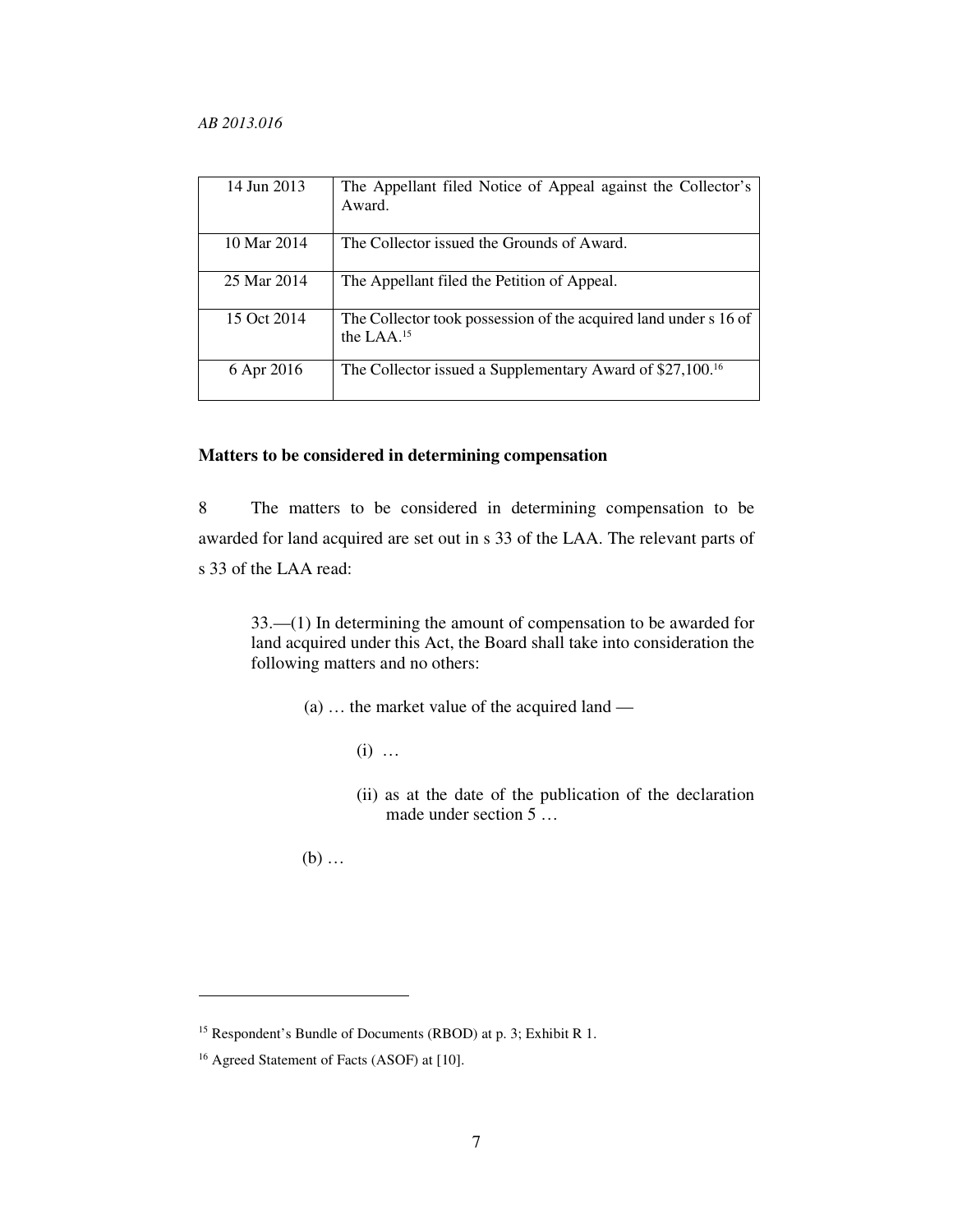- (c) the damage, if any, sustained by the person interested at the time of the Collector's taking possession of the land by reason of severing that land from his other land;
- (d) the damage, if any, sustained by the person interested at the time of the Collector's taking possession of the land by reason of the acquisition injuriously affecting his other property, whether movable or immovable, in any other manner;

(e) …

 $(f)$  ...

 $(1A)$  ...

 $(2)$  ...

- (5) For the purposes of subsection  $(1)(a)$  ...
	- …

(e) the market value of the acquired land shall be deemed not to exceed the price which a bona fide purchaser might reasonably be willing to pay, after taking into account the zoning and density requirements and any other restrictions imposed by or under the Planning Act (Cap. 232) as at the date of acquisition and any restrictive covenants in the title of the acquired land, and no account shall be taken of any potential value of the land for any other use more intensive than that permitted by or under the Planning Act as at the date of acquisition.

(6) For the purposes of this section, the date of acquisition of any land shall be the date of the publication of the notification under section 5(1) declaring that that land is needed for the purpose specified in the declaration.

9 Section 34 of the LAA sets out the matters that are to be disregarded in determining compensation.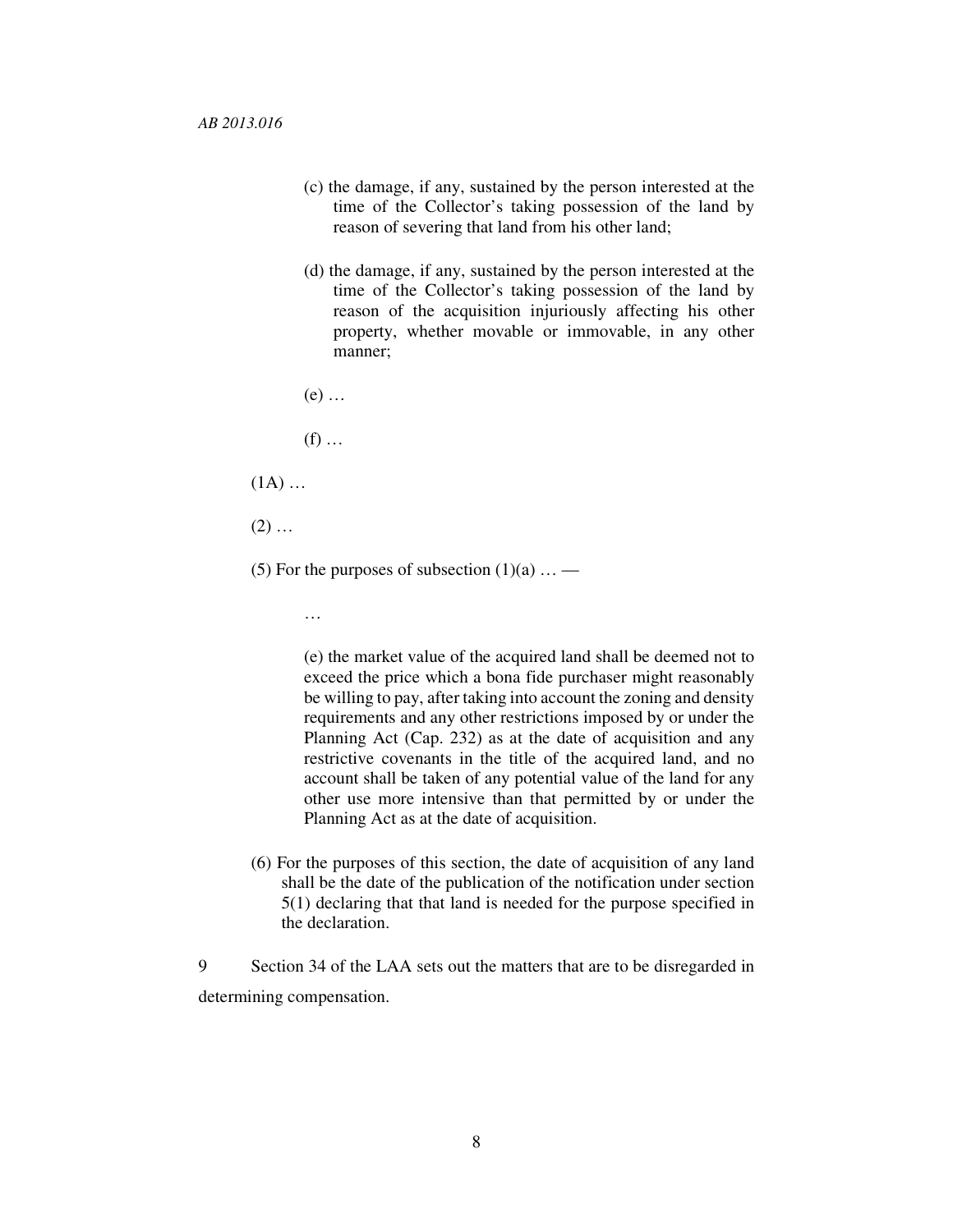10 Under s 25(3) of the LAA, the onus of proving that the award is inadequate lies on the Appellant.

#### **Issues in this appeal**

11 Following without-prejudice discussions between the Appellant's valuer and the Respondent's valuer, the Appellant and the Respondent reached the following agreement in respect of the compensation to be awarded to the Appellant in the alternative scenarios:<sup>17</sup>

### Scenario A

In the event the Board agrees with the Respondent that the compensation to be awarded to the Appellant for the acquisition under the LAA is to be made on the basis that there is no loss of GFA as a result of the acquisition, which should be taken into account by the valuers, and that the acquired land should be treated as "Road and/or Green Buffer", the parties agree that the compensation should be the sum of \$155,500 (as awarded initially and vide the Supplementary Award).

#### Scenario B

In the event the Board agrees with the Appellant that the compensation to be awarded to the Appellant for the acquisition under the LAA is to be made on the basis that there is a loss of GFA as a result of the acquisition, which should be taken into account by the valuers, the parties agree that the compensation should be increased to the sum of \$3,110,000.

<sup>&</sup>lt;sup>17</sup> Agreed Statement of Facts (ASOF) at [11].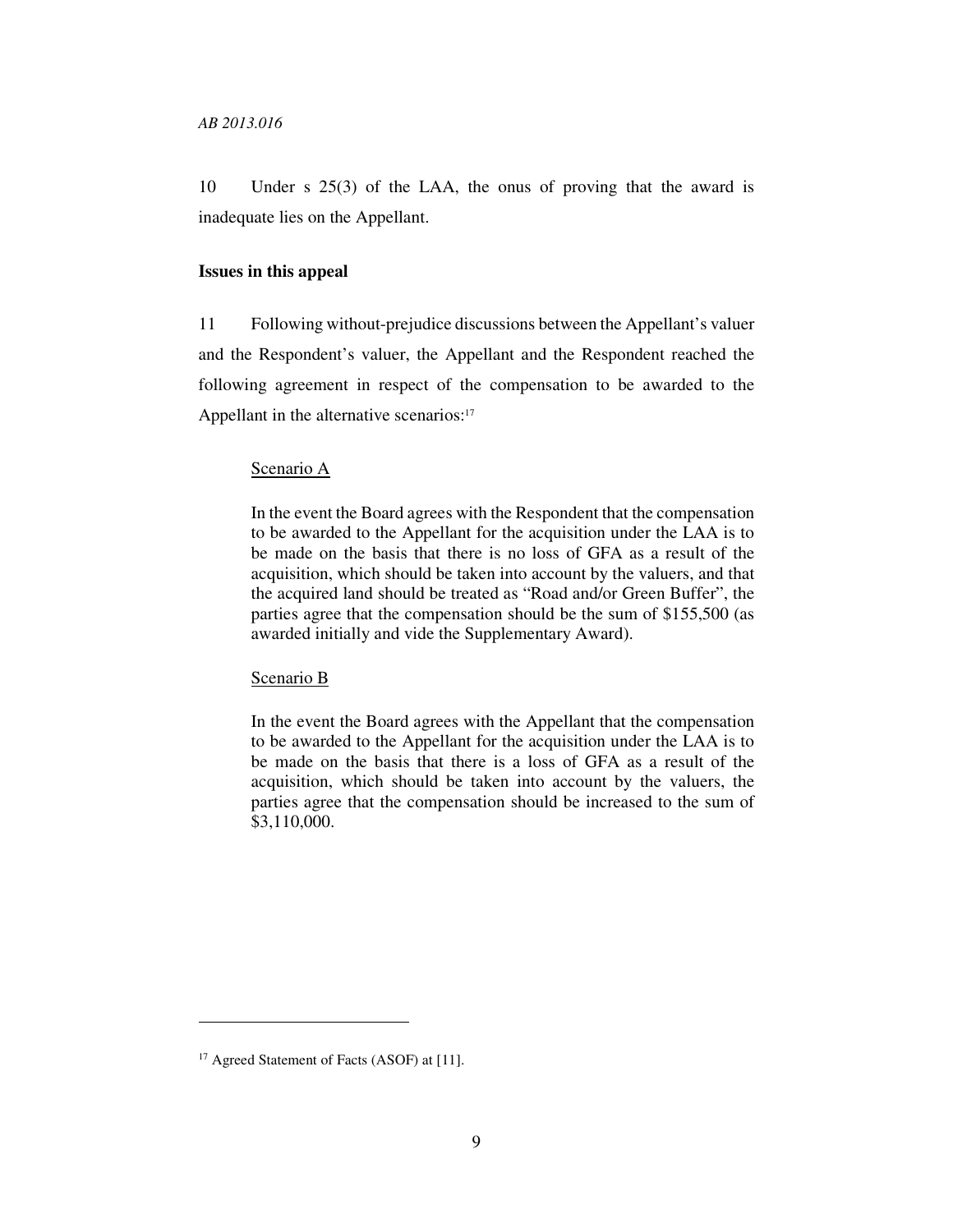### **Appellant's case**

12 The Appellant's case is that it should be awarded compensation under Scenario B. The pertinent points of the Appellant's submissions are as follows:

(a) The Appellant should be awarded compensation based on the market value of the acquired land under s  $33(1)(a)$  of the LAA;<sup>18</sup>

(b) The relevant date of assessment of the market value of the acquired land is the date of acquisition, i.e. 15 November 2011;<sup>19</sup>

(c) The market value is to be assessed with reference to what a bona fide purchaser might reasonably be willing to pay, taking into account the circumstances which might affect the value of the land as at the acquisition date;<sup>20</sup>

(d) The Appellant was informed by the Respondent that the URA would honour the approved GFA only on and after 31 May 2013;<sup>21</sup>

(e) A bona fide purchaser valuing the land as at the acquisition date (15 November 2011) could not have taken into account the URA's confirmations (given only on and after 31 May 2013) on the safeguarding of the  $GFA;^{22}$ 

(f) There was no certainty, as at the acquisition date, that the GFA of 39,984.42 m<sup>2</sup> would be safeguarded by the URA in respect of the reduced area of  $18,866.1 \text{ m}^2$ ;<sup>23</sup>

(g) There is therefore no basis for a bona fide purchaser to assume that the maximum permissible GFA stipulated in the 2009 Written permission would continue to be applicable to a reduced site area after acquisition;<sup>24</sup>

<sup>18</sup> Appellant's Closing Submissions (ACS) at [19].

<sup>19</sup> Appellant's Closing Submissions (ACS) at [22].

 $20$  Appellant's Closing Submissions (ACS) at [25].

<sup>&</sup>lt;sup>21</sup> Appellant's Closing Submissions (ACS) at [10]  $\&$  [11].

 $22$  Appellant's Closing Submissions (ACS) at [28].

<sup>23</sup> Appellant's Closing Submissions (ACS) at [75].

<sup>24</sup> Appellant's Closing Submissions (ACS) at [63].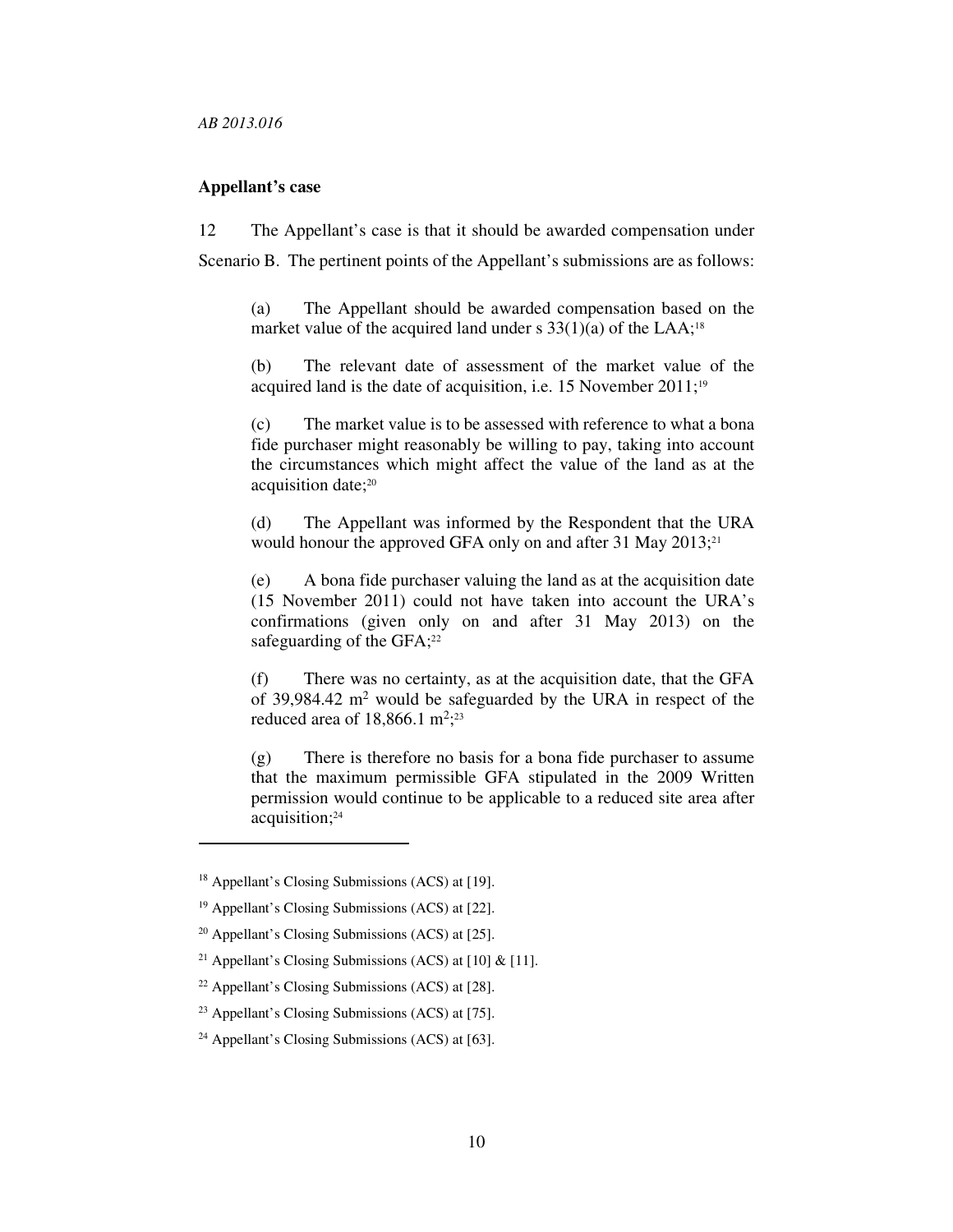(h) In the alternative, the Appellant has suffered severance damage and injurious affection under s  $33(1)(c)$  and (d) of the LAA as the Appellant lost its entitlement to the GFA of  $365.61 \text{ m}^2$  as a result of the acquisition;<sup>25</sup>

(i) Severance damage is the depreciation in value of the retained land as a result of the severing of the entire piece of land;<sup>26</sup>

(j) Damage for injurious affection is also the depreciation in value of the retained land as a result of the acquisition; 27

(k) Similar to the claim under market value, the URA's confirmations cannot be taken into account for the purpose of assessing compensation for severance damage and injurious affection as the relevant date of assessment of severance damage and injurious affection is the acquisition date.<sup>28</sup>

### **Respondent's case**

 $\ddot{\phantom{a}}$ 

13 The Respondent's case is that compensation should be awarded under Scenario A. The pertinent points of the Respondent's submissions are as follows:

(a) The Respondent is statutorily required under s  $33(5)(e)$  of the LAA, when determining what a bona fide purchaser might pay for the acquired land, to take into account the Master Plan zoning and density of the acquired land, as well as restrictions imposed under the Planning Act, Cap. 232;<sup>29</sup>

 $25$  Appellant's Closing Submissions (ACS) at [85].

<sup>26</sup> Appellant's Closing Submissions (ACS) at [82].

<sup>27</sup> Appellant's Closing Submissions (ACS) at [82].

<sup>28</sup> Appellant's Closing Submissions (ACS) at [83].

<sup>&</sup>lt;sup>29</sup> Respondent's Closing Submissions (RCS) at [12]  $\&$  [13].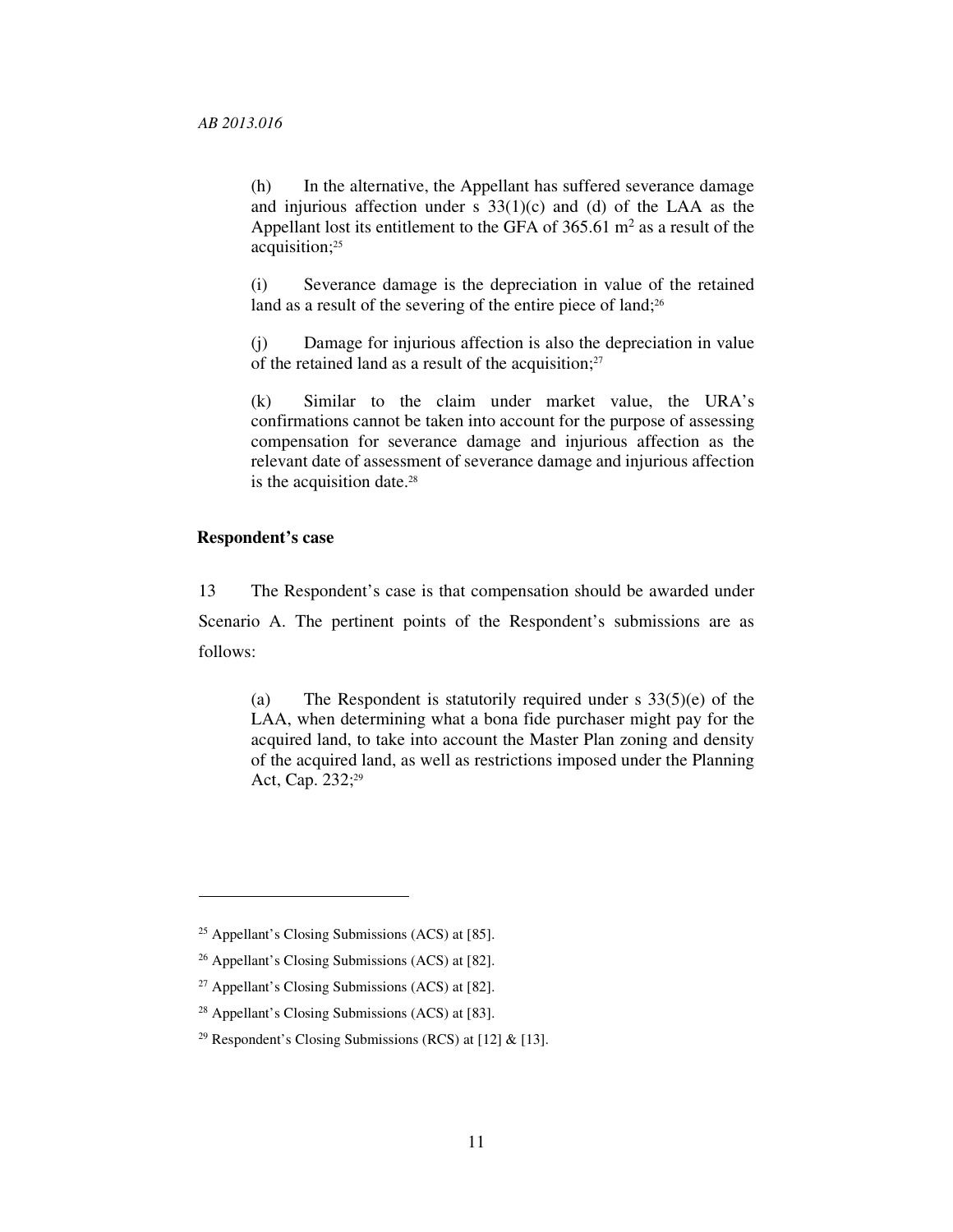(b) The Respondent is thus statutorily required to ascertain the GFA of the acquired land as at the acquisition date30 and is obliged to make enquiries with the URA concerning its position on safeguarding; $31$ 

(c) The Respondent placed reliance on URA's confirmations, in particular, the confirmations of 12 September 2012 and 25 January 2013, which stated respectively that, as at the acquisition date, URA's position was that it would safeguard the previously approved GFA set out in the 2009 Written Permission;<sup>32</sup>

(d) The URA's position whether safeguarding will take place in a specific case depends on the facts and does not detract from the certainty of the URA's confirmations:<sup>33</sup>

(e) The URA's confirmations are certain and may be relied upon; $34$ 

(f) The Respondent is not under a duty to communicate its consideration to the Appellant or any of the factors it has taken into consideration to the Appellant prior to making the Collector's Award the time to do so is the issuance of the Collector's Grounds of Award;<sup>35</sup>

(g) With regard to the Appellant's alternative claims for injurious affection and severance damages, there is no factual basis to back up these claims:<sup>36</sup>

(h) In any event, these issues have been superseded by the issues as stated in the Agreed Statement of Facts.<sup>37</sup>

<sup>30</sup> Respondent's Closing Submissions (RCS) at p.15.

<sup>31</sup> Respondent's Closing Submissions (RCS) at [16].

<sup>32</sup> Respondent's Closing Submissions (RCS) at [14].

<sup>33</sup> Respondent's Closing Submissions (RCS) at [28].

<sup>34</sup> Respondent's Closing Submissions (RCS) at p.25.

<sup>35</sup> Respondent's Closing Submissions (RCS) at [20].

<sup>36</sup> Respondent's Closing Submissions (RCS) at [10].

<sup>37</sup> Respondent's Closing Submissions (RCS) at [5].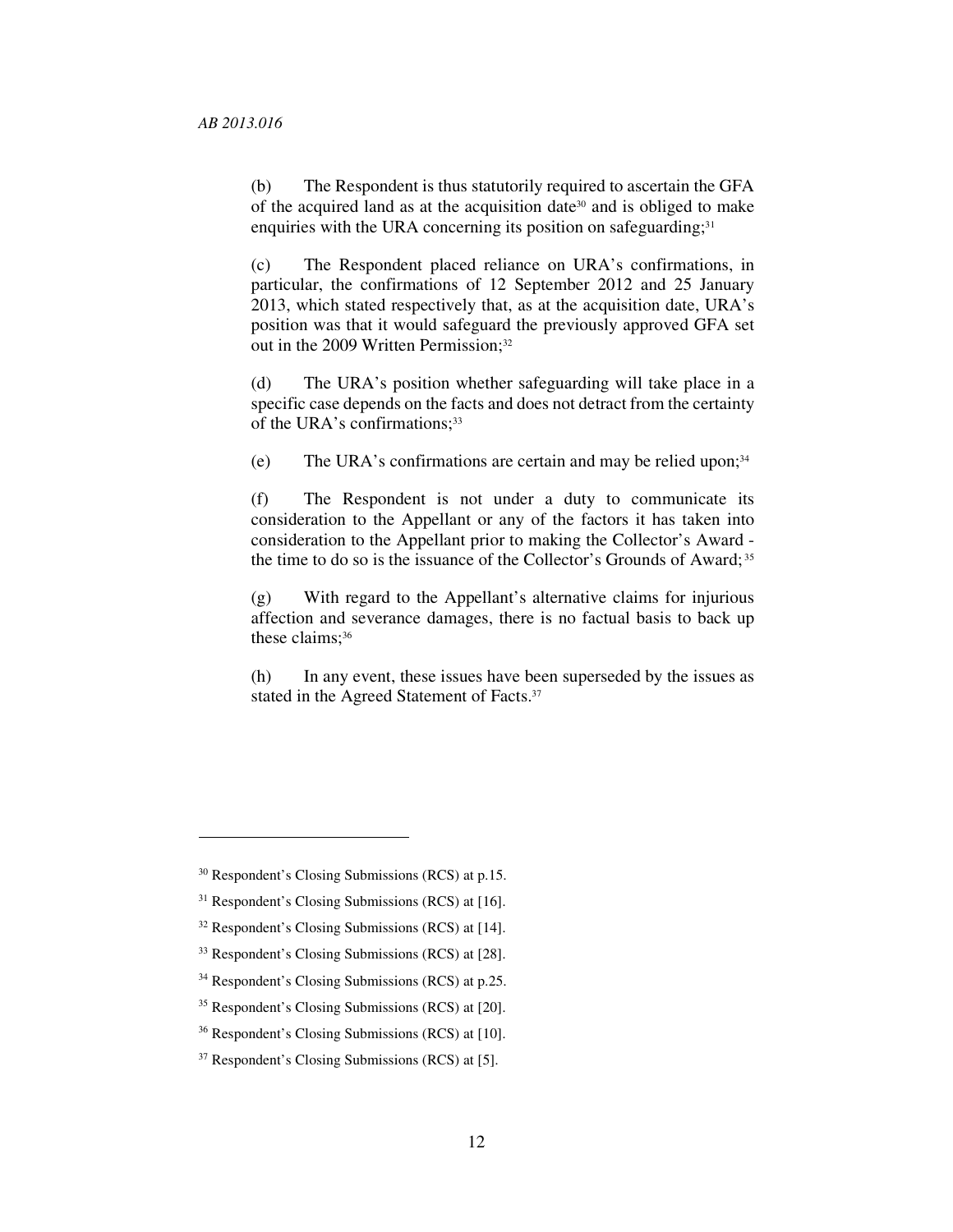# **Our Decision**

14 The parties proposed that the central issue before the Board is whether the market value of the acquired land should be determined on the basis that (a) there is a loss of GFA for the remaining land as a result of the acquisition (as contended by the Appellant) or (b) there is no loss of GFA for the remaining land as a result of the acquisition (as contended by the Respondent).

15 At the outset, it is clear from the evidence presented that by "loss of GFA", the Appellant means the difference between the maximum GFA of  $39,984.42$  m<sup>2</sup> for the development proposal shown in the approved plan under the 2009 Written Permission and the computed GFA of  $39,618.81$  m<sup>2</sup> for the remaining land based on its land area of  $18,866.1 \text{ m}^2$  multiplied by the GPR of 2.1, i.e.  $365.61 \text{ m}^2$  in quantum. The Appellant asserts that it had "in fact suffered a loss of GFA as it had sold the remaining land to Chequers on the basis that the GFA of 39,984.42  $m^2$  was not safeguarded for the remaining land".<sup>38</sup>

16 In our view, it would have been helpful if the parties had explained how such "loss of GFA", if any, is a relevant factor for determining the market value of the acquired land under s 33(5)(e) of the LAA. The Appellant has not shown how the loss of GFA sustained at the remaining land adds to the market value of the acquired land to a bona fide purchaser. In fact, it was the Respondent's valuer who postulated that by honouring the maximum GFA approved under the 2009 Written Permission for use on the remaining land, the URA was doing it by transferring the allowable GFA of the acquired land to the remaining land and as a consequence, "there is therefore no plot ratio ascribed or ascribable to the Acquired Land".<sup>39</sup>

<sup>38</sup> Appellant's Closing Submissions (ACS) at [86].

<sup>39</sup> Affidavit of Tok Yee Fong (Yvonne Tok) (YT1) at [12].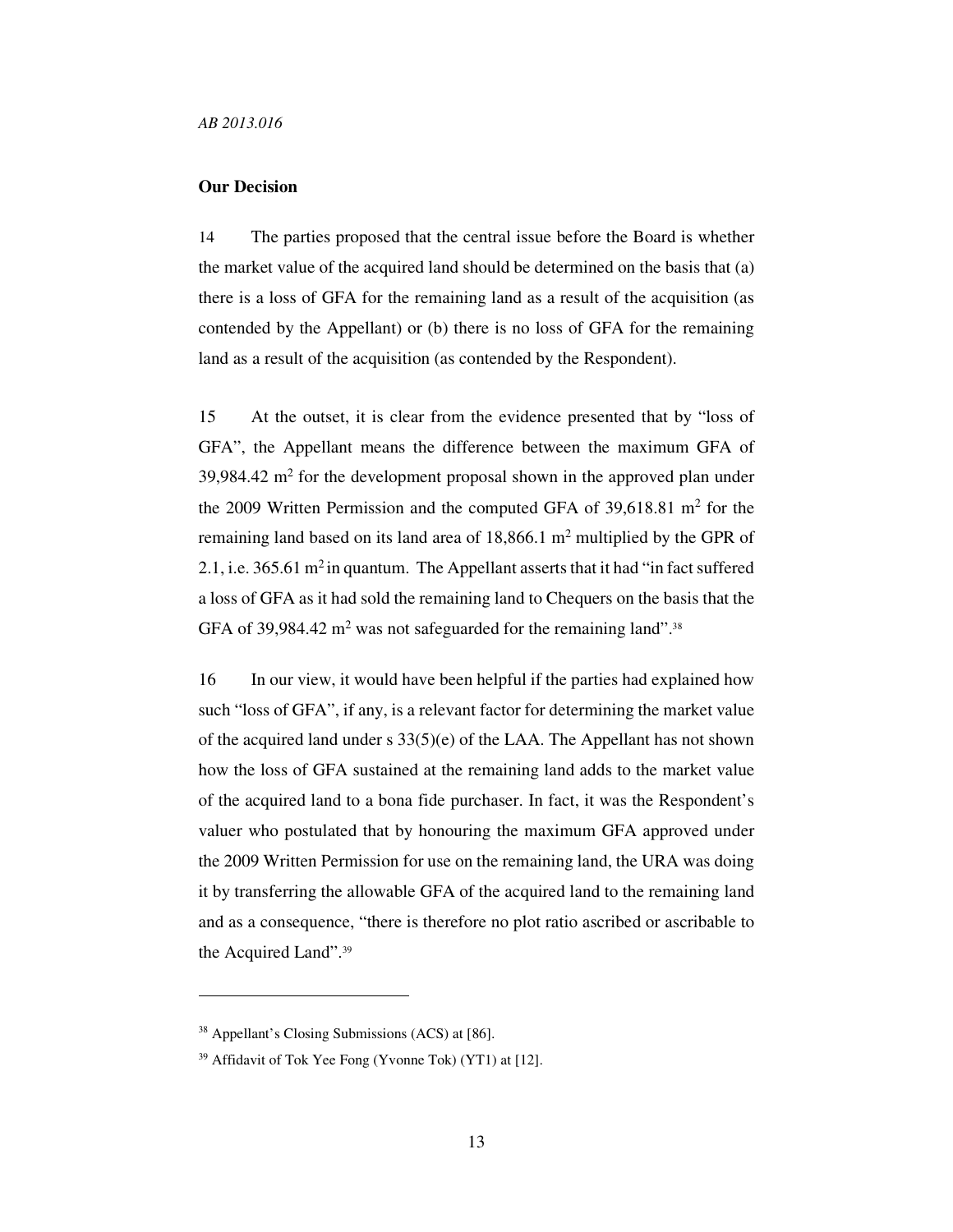$\overline{a}$ 

17 However, there is no evidence to support this presumption. Certainly, the URA had not said so and the URA was also not asked to confirm it. In the absence of any supporting evidence, there is simply no basis to suggest that the GFA has been taken away from the acquired land upon the publication of the s 5 declaration and before the Collector takes possession of the acquired land and re-registers it as State land under s 18 of the LAA.

18 The valuers for both sides are of the view that following the acquisition of the acquired land, the land area of Lot  $5163X$  was reduced from 19,040.2 m<sup>2</sup> to  $18,866.1$  m<sup>2</sup> such that the maximum permissible GFA of the property based on a GPR of 2.1 would have been  $39{,}618.81 \text{ m}^2$ , i.e. there would be a potential loss of GFA of 365.61 m<sup>2</sup>.<sup>40</sup> This view is deceptively simple but flawed because post-acquisition, the land that matters is the remaining lot and not the entire lot. Insofar as the land that comprises the remaining lot is concerned, it would have the same GPR of 2.1 and the same GFA of  $39,618.81$  m<sup>2</sup> both before and after acquisition, i.e. there is no change or loss of GFA. But because of URA's policy and practice in a case with facts such as this to honour the GFA for the entire lot for the remaining lot, the allowable GFA for the remaining lot will actually increase beyond its original value, thus bringing the remaining lot's GPR up from 2.1 to 2.1193. That was URA's consistent position all along for the asking. Unfortunately, the Appellant failed or chose not to find out early enough. Viewed in this light, there is clearly no loss of GFA at any time for the land that comprises the remaining land.

19 Indeed, the evidence before the Board shows that the URA had confirmed on several occasions in communications with the Collector that it

<sup>&</sup>lt;sup>40</sup> Affidavit of Tok Yee Fong (Yvonne Tok) (YT1) at [8]; Affidavit of Wong Loo Kuan Lydia (LS1) at p. 13.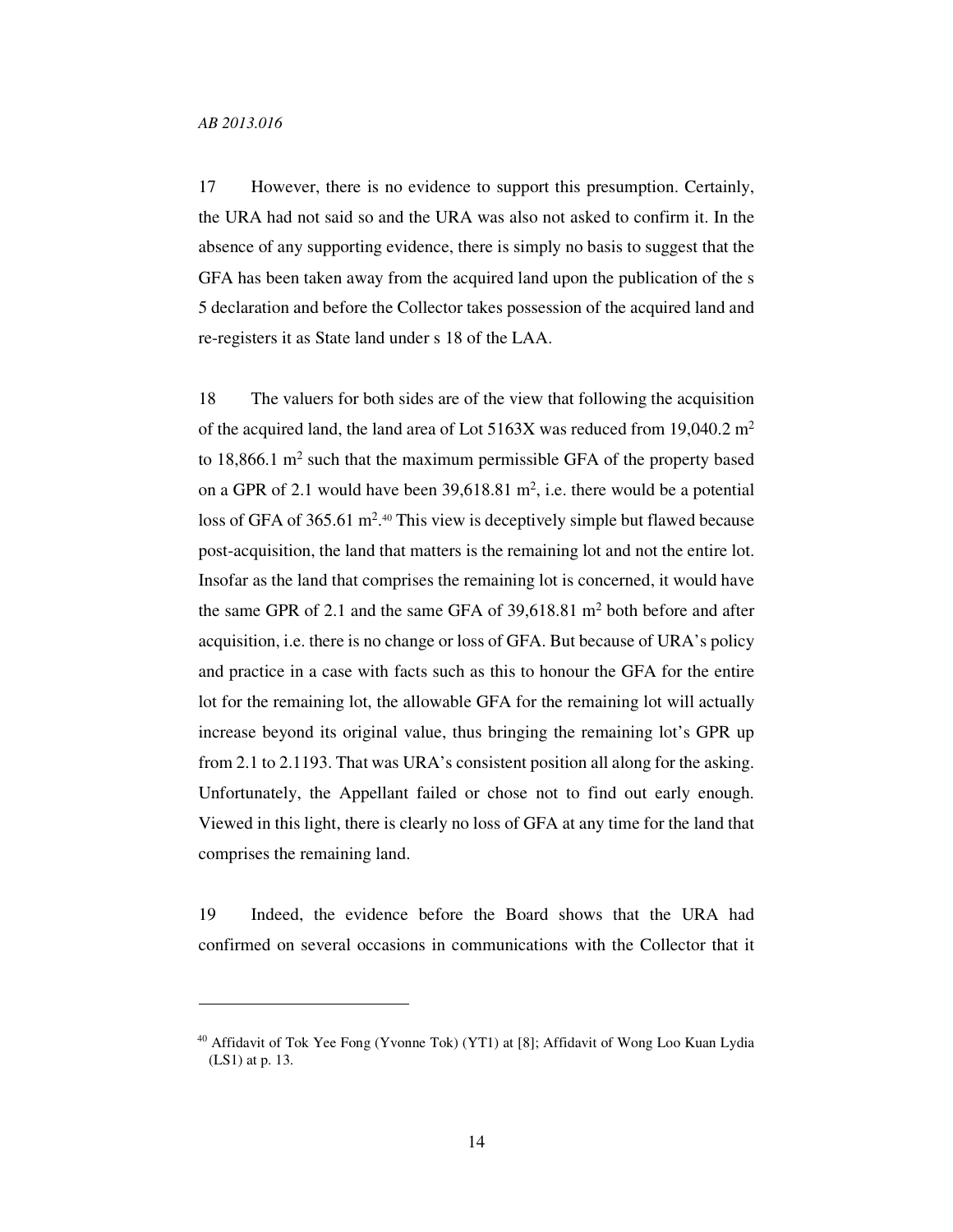would safeguard the approved GFA of  $39,984.42$  m<sup>2</sup>. The first of these confirmations was given on 12 September 2012, i.e. after the acquisition date of 15 November 2011.

20 The Appellant contends that the first time it was informed by the Collector of the URA's confirmation was on  $31$  May  $2013^{41}$  whilst the Respondent asserts that the Appellant was informed of the URA's confirmation sometime between 25 January 2013 and 20 May 2013.42 Be that as it may, there is no dispute that the Appellant was informed of the URA's confirmation after the acquisition date.

21 As mentioned above, the Respondent's valuer deemed that the acquired land had lost all its GFA to the remaining land and she concluded that the acquired land was therefore "legally incapable of further development".43 For reasons of restrictions imposed by or under the Planning Act, the Respondent's valuer also concluded that the acquired land was "incapable of any hotel development" and was "also physically incapable of any further development on its own to build any ancillary use".44 Her bases for valuation for the acquired land as "Road and/or Green Buffer" are set out in her affidavit (YT1) at [11] to [13].

22 Correspondingly, the Appellant's valuer's bases of valuation are set out in her affidavit (LS1) at page 12, which show that she was not valuing the market value of the acquired land in accordance with s 33(5)(e) of the LAA, but

<sup>41</sup> Appellant's Closing Submissions (ACS) at [86].

<sup>42</sup> Respondent's Reply Submissions (RCS) at pp. 24-26.

<sup>43</sup> Affidavit of Tok Yee Fong (Yvonne Tok) (YT1) at [12].

<sup>44</sup> Affidavit of Tok Yee Fong (Yvonne Tok) (YT1) at [11] & [12].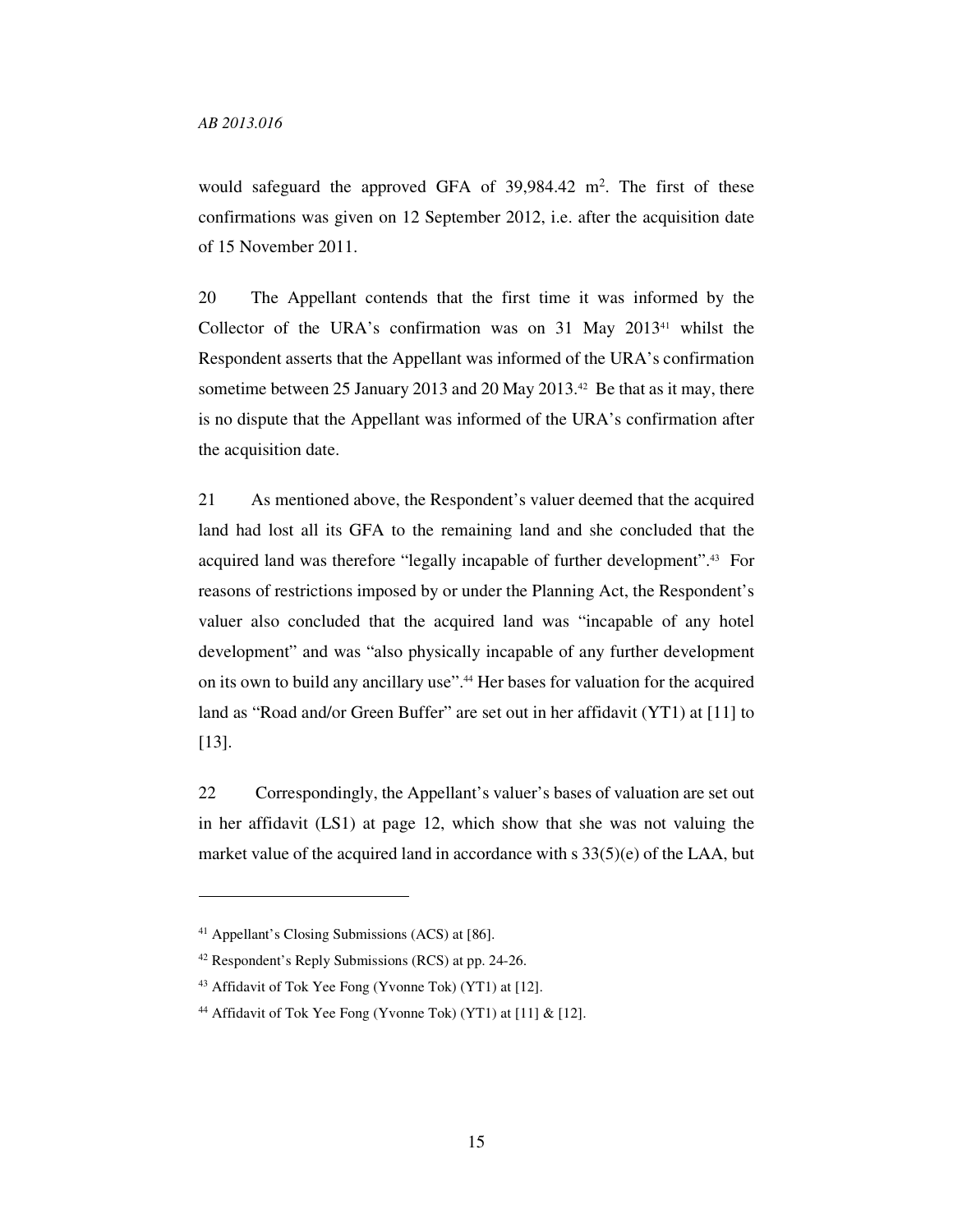valuing, for purposes of claiming compensation, the presumed loss of hotel GFA at the remaining land because "[b]ased on information available as of 15 November 2011, there is no certainty that in the event of future development, GFA will be safeguarded by the Competent Authority".<sup>45</sup>

23 The Appellant contends that the URA's confirmation should not be taken into account as the relevant date of assessment of the market value of the acquired land is the date of acquisition and the URA's confirmation came only after the acquisition date. Without knowledge of the URA's confirmation as at the acquisition date, a bona fide purchaser valuing the land as at the acquisition date could not have taken into account the URA's confirmation.<sup>46</sup>

24 The Appellant further contends that there was no certainty as at the acquisition date that the URA would necessarily safeguard the GFA of 39,984.42 m<sup>2</sup> on the reduced site of 18,866.1 m<sup>2</sup>. The Appellant submits as follows:

Firstly, the URA does not, as a matter of course or otherwise, safeguard the GFA in every land acquisition case. This is clear from the evidence of Mr Wong Chiew Yii, the Senior Planner in URA ("Mr Wong") and confirmed by the understanding of the Collector, Ms Wee Kim Eng Fiona ("Ms Wee"). According to Mr Wong, it all depends on the facts and circumstances of the case. For example, there are many planning parameters (such as the size of the acquired land, where the acquired land is situated on the site, setback requirements, height requirements etc.) which the URA will need to consider and assess before it decides whether to safeguard the GFA in a particular case.<sup>47</sup>

…

<sup>45</sup> Affidavit of Wong Loo Kuan Lydia (LS1) at p. 12.

<sup>46</sup> Appellant's Closing Submissions (ACS) at [46].

<sup>47</sup> Appellant's Closing Submissions (ACS) at [48].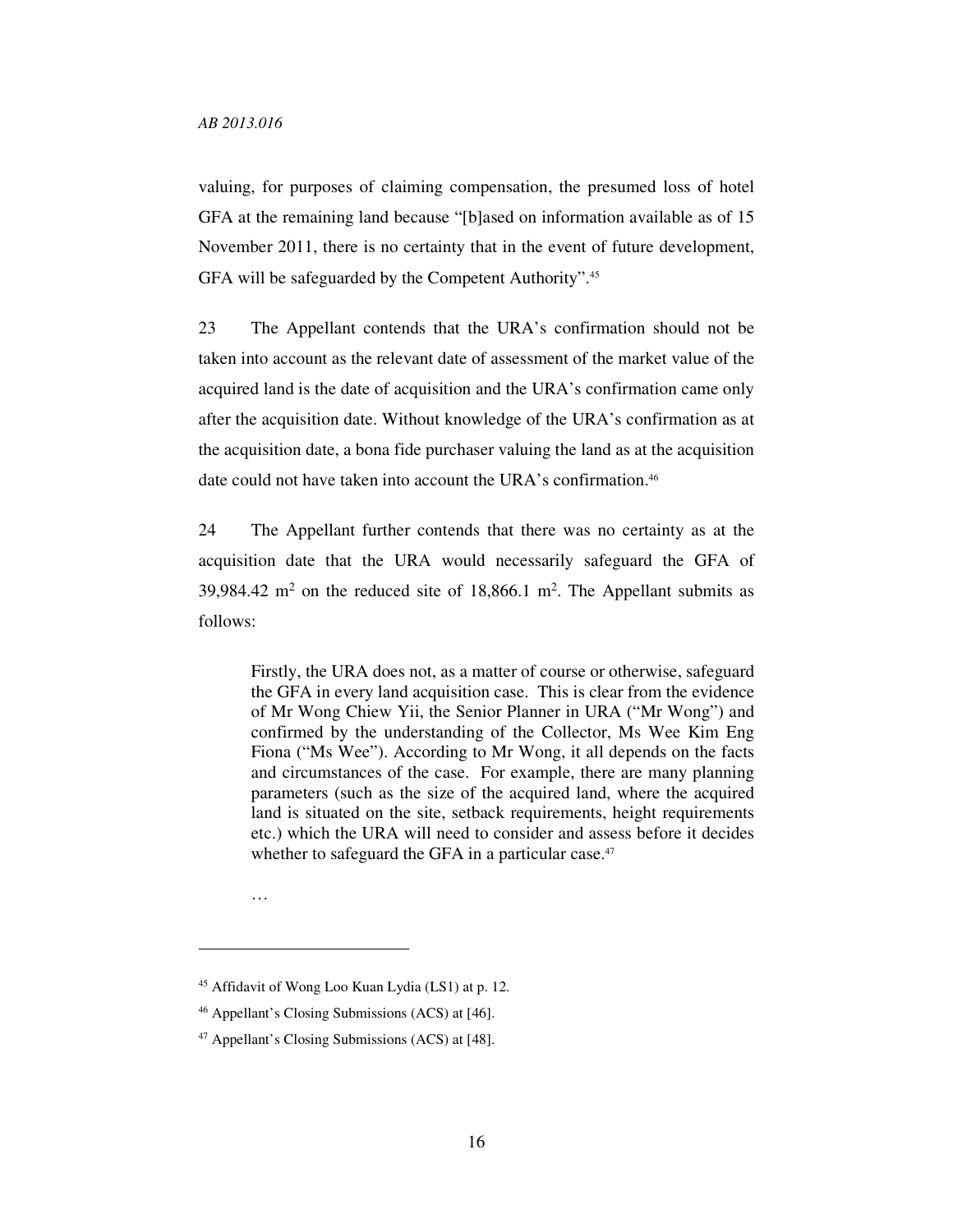Put another way, only the URA has the right to decide whether to safeguard the GFA. While the Board was informed at the hearing that there is a general principle and policy that the URA would not unduly prejudice land owners, that is only a general policy. As Mr Wong repeatedly emphasised, there are many planning parameters to consider and it all depends on the facts of the particular case<sup>48</sup> ...

Thus the URA can well decide not to safeguard the GFA in a particular case. This is also consistent with the Collector, Ms Wee's understanding<sup>49</sup> ...

It is plain from Mr Wong's and Ms Wee's evidence that there is simply no certainty that the URA would always safeguard the GFA in an acquisition case. That is determined by the URA on a case by case basis.<sup>50</sup>

25 Based on the evidence of Mr Wong and Ms Wee, the Appellant contends that that there is no way a bona fide purchaser would be able to assume with certainty that the GFA would be safeguarded after the acquisition and proceed to value the acquired land on that basis.<sup>51</sup>

26 The Appellant submits that only information that is certain as at the acquisition date can be taken into account when assessing market value under the LAA. In support of this submission, the Appellant refers the Board to the Court of Appeal's decision in *Collector of Land Revenue v Mustaq Ahmad s/o Mustafa* [2002] 1 SLR (R) 413 ("*Mustaq*").

27 *Mustaq* was an appeal by the Collector against an award made by the Appeals Board in favour of the respondent as compensation for the acquisition of his property. Prior to the acquisition, the respondent had obtained permission

<sup>48</sup> Appellant's Closing Submissions (ACS) at [50].

<sup>49</sup> Appellant's Closing Submissions (ACS) at [51].

<sup>50</sup> Appellant's Closing Submissions (ACS) at [52].

<sup>51</sup> Appellant's Closing Submissions (ACS) at [52].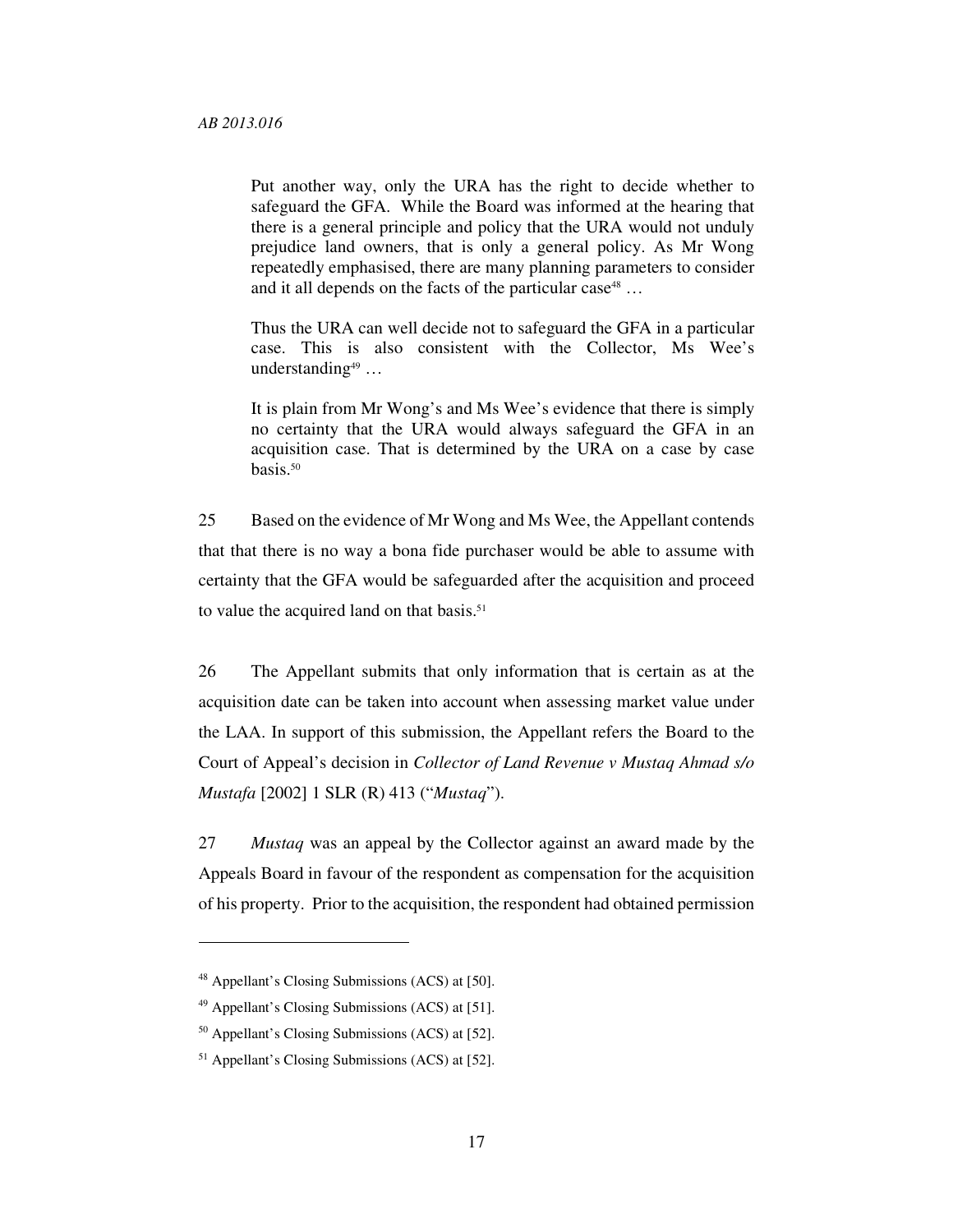to develop his property and later obtained provisional permission to increase the size of the development and to convert the residential building to a boarding house. By the time the property was acquired, the provisional permission had lapsed. In determining the market value of the acquired property, the Appeals Board took into account the fact that the respondent had obtained provisional permission. The Collector, who disagreed with the approach of the Appeals Board, appealed against its decision.

28 The Court of Appeal allowed the appeal and remitted the case back to the Appeals Board for the compensation payable to the respondent to be computed on the basis of the written permission granted for the development of the acquired property. The Court of Appeal explained at [10] of the grounds of judgment as follows:

The provisional approval granted to Mustaq cannot be equated with written permission to develop the site. If provisional permission for a proposed plan is to be taken into account for the purpose of determining the market value of an acquired property, it will be necessary to evaluate whether or not it is likely that written permission will eventually be granted after the submission of building plans, and whether or not the written permission may include restrictions, which have to be taken into account. Such speculation is unnecessary and undesirable.

29 In coming to its decision, the Court of Appeal affirmed at [10] the approach adopted by the Appeals Board in an earlier decision in *Beauty Park Development (Pte) Ltd v Collector of Land Revenue* [1991] 2 MLJ li ("*Beauty Park*").

30 *Beauty Park* was an appeal to the Appeals Board against an award of compensation for compulsory acquisition of about two and a half acres of land at Bukit Timah. Prior to the acquisition, the owner had submitted an application for planning permission to build a 27-storey commercial and residential complex. After discussion with planning authorities, alterations to meet the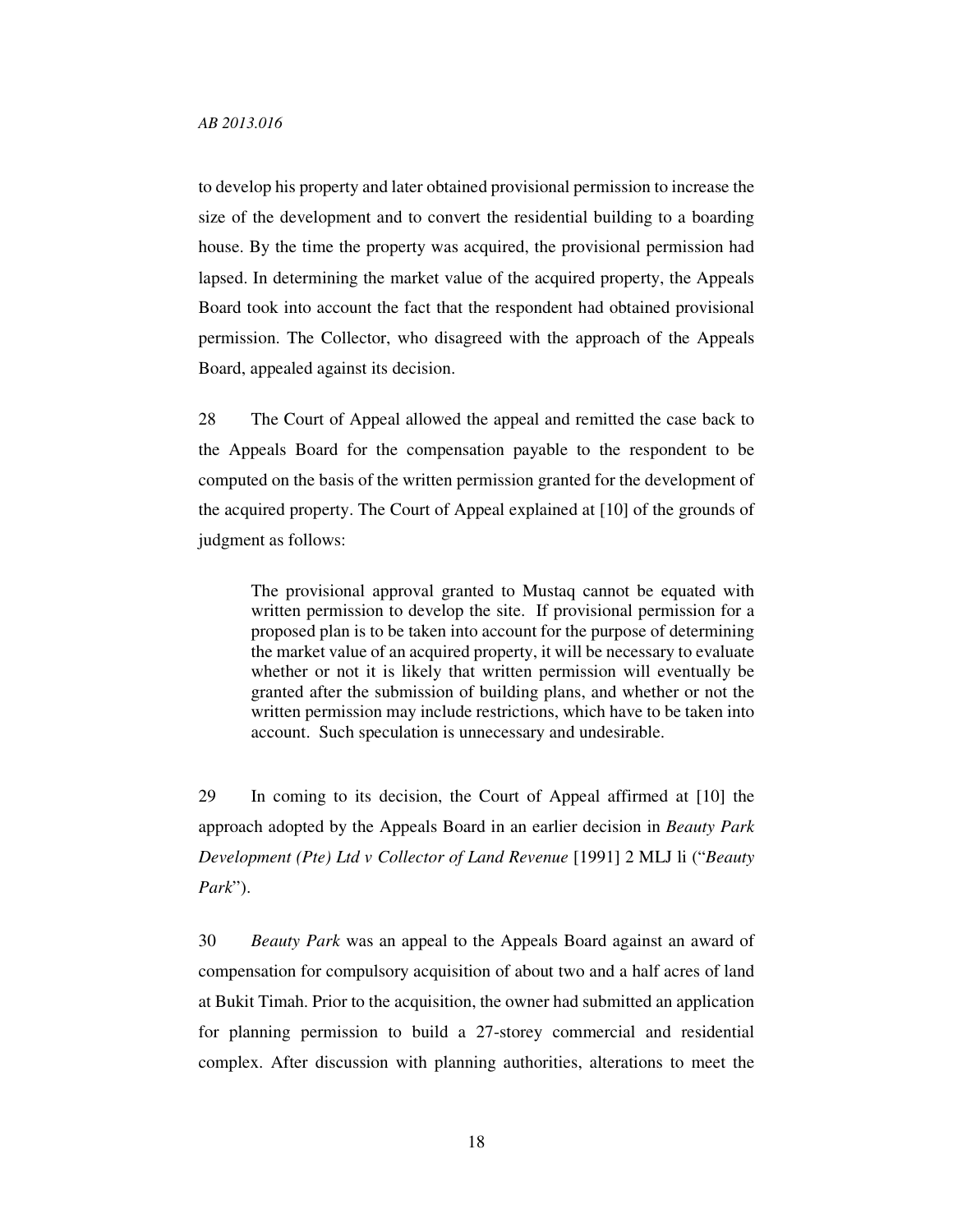requirements of the Planning Department were made. However, the plans were not submitted due to a dispute between the owner and the architect over the architect's fees. The project was then in abeyance for some time and subsequently resumed with a different architect. However, before the plans could be submitted, the land was acquired by the government. Before the Appeals Board, the owner maintained that the land should be valued with the benefit of planning permission which would have been obtained but for the acquisition of the land. The board did not accept the argument and dismissed the appeal. The board said at pp liv-lv as follows:

Here, there was no certainty that planning approval would in fact have been granted. There was evidence before the Board that at all material times, all that the appellants could be said to have got from the Planning Department at the very most was an 'in principle approval' of their plans. This however, did not necessarily mean that a final approval would have been granted to them.

Although it was said that it was reasonable then to expect that planning permission would have been granted to the appellants when they had amended their plans according to the directives given by the officer from the Planning Department, it is a wholly different thing to say that it was certain that they would have been granted such planning permission …

31 The Appellant submits that in light of the case law as discussed above, the URA's confirmations are merely red herrings in the present appeal and ought to be disregarded entirely for the purpose of assessing market value under the LAA. The Appellant contends as follows:

Given the uncertainty of the safeguarding of the GFA, we submit that a bona fide purchaser would not know, until confirmation from the URA has been given, whether the GFA would in fact be safeguarded in a particular case. Coming back to the case at hand, there is simply no basis for a bona fide purchaser to assume (with any degree of certainty) that the maximum permissible GFA stipulated in the 2009 Written Permission, bearing in mind that the 2009 Written Permission was granted for the entire Lot 5163X, would continue to be applicable to a reduced site area after the Acquisition. This uncertainty is precisely why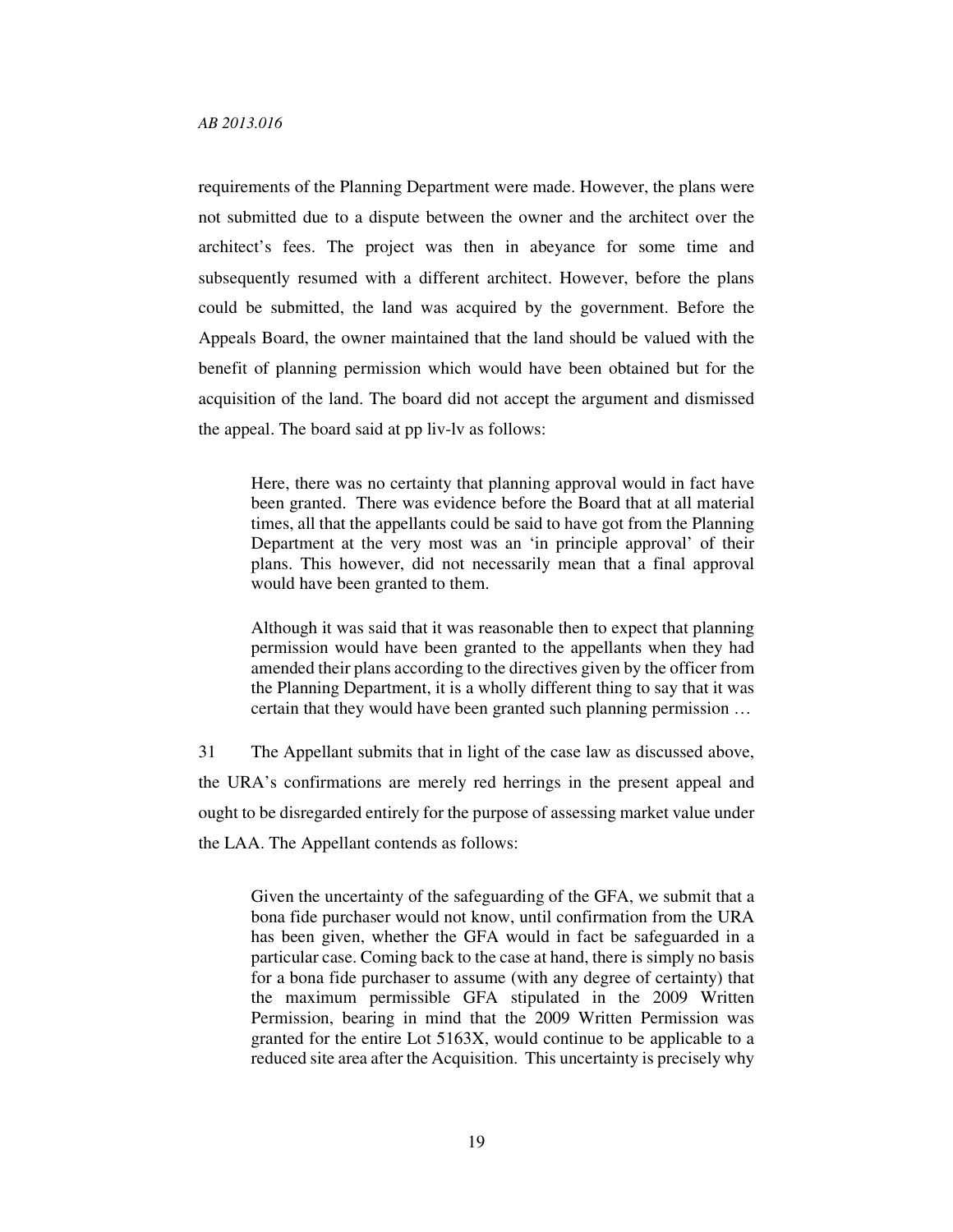it was necessary to seek URA's confirmation on the same. This was also expressly accepted by Mr Wong (more than once during his crossexamination) …<sup>52</sup>

It was further highlighted that the Appellant's approach in this appeal is no different from the Collector's approach in *Beauty Park* and *Mustaq.<sup>53</sup>*

32 In our respectful view, we do not think that the approach adopted by the Appellant is a correct application of the approach in *Beauty Park* and *Mustaq*. At the outset, it should be pointed out that both of these cases involve approvals that were provisional in nature and are clearly distinguishable from the factual matrix of the present case.<sup>54</sup>

33 In determining the market value, it is necessary to begin with s 33(5)(e) of the LAA. This provides that -

the market value of the acquired land shall be deemed not to exceed the price which a bona fide purchaser might reasonably be willing to pay, *after taking into account the zoning and density requirements and any other restrictions imposed by or under the Planning Act (Cap. 232) as at the date of acquisition* and any restrictive covenants in the title of the acquired land, and no account shall be taken of any potential value of the land for any other use more intensive than that permitted by or under the Planning Act as at the date of acquisition.

[Emphasis added]

 $\ddot{\phantom{a}}$ 

34 It is clear that under s  $33(5)(e)$  of the LAA, a bona fide purchaser is expected to take into account, *inter alia*, the zoning and density requirements and any other restrictions imposed by or under the Planning Act on the parcel

<sup>52</sup> Appellant's Closing Submissions (ACS) at [63].

<sup>53</sup> Appellant's Closing Submissions (ACS) at [84].

<sup>54</sup> *Mustaq* involved a "provisional approval" / "provisional permission" whilst *Beauty Park* involved an "in principal approval".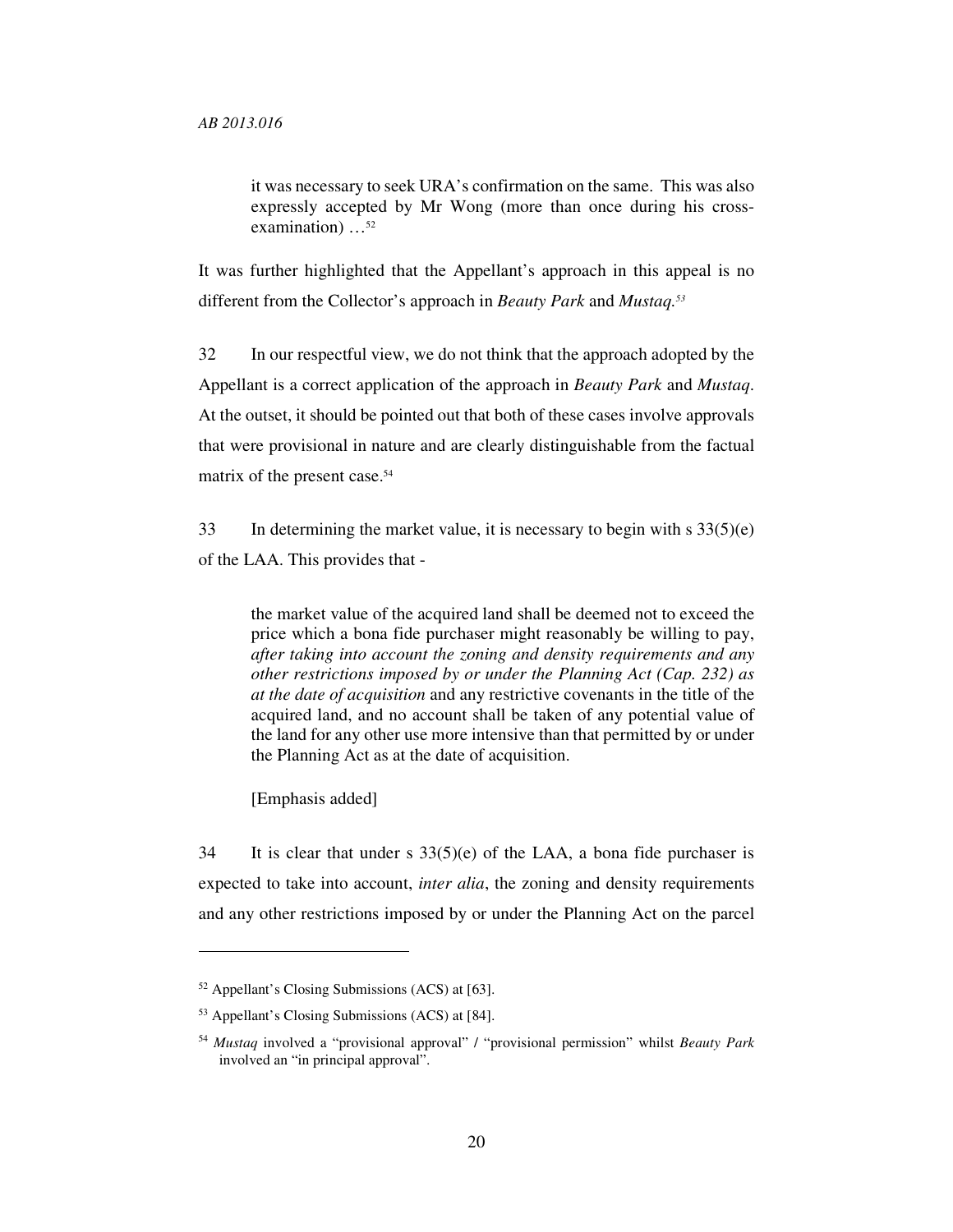$\overline{a}$ 

of land that makes up the acquired land as at the date of the acquisition. Hence, the question that needs to be answered is this - what are the zoning and density requirements and any other restrictions imposed by or under the Planning Act on the acquired land as at the date of acquisition in the present case?

35 For reasons already mentioned above, the Respondent's valuer had determined that the acquired land is both legally and physically incapable of hotel development or any further development, and its existing use for turfing, garden space and part of the fence is the best use. The Appellant's valuer has not given any evidence to the contrary.

36 If for argument's sake, we extend the enquiry to the remaining land, the answer to the question is plain and certain - the URA has a general principle and policy that it would not prejudice land owners for development planning approval that has been granted and that each case is to be assessed based on the facts.<sup>55</sup>

37 There is no necessity for a bona fide purchaser to speculate whether the GFA would be safeguarded after the acquisition in any particular case. Indeed, it is imprudent to engage in such speculation when all the bona fide purchaser needs to do is to make the necessary enquiry concerning URA's position on safeguarding.

38 The need to make the necessary enquiry is clear from the evidence of Mr Wong:

*Cross-Examination of Mr Wong Chiew Yii<sup>56</sup>*

<sup>55</sup> Cross-Examination of Wong Chiew Yii, Notes of Evidence, Day 1 at p.52 lines 4 to 6.

<sup>56</sup> Cross-Examination of Wong Chiew Yii, Notes of Evidence, Day 1 at p.53 lines 17 to 21.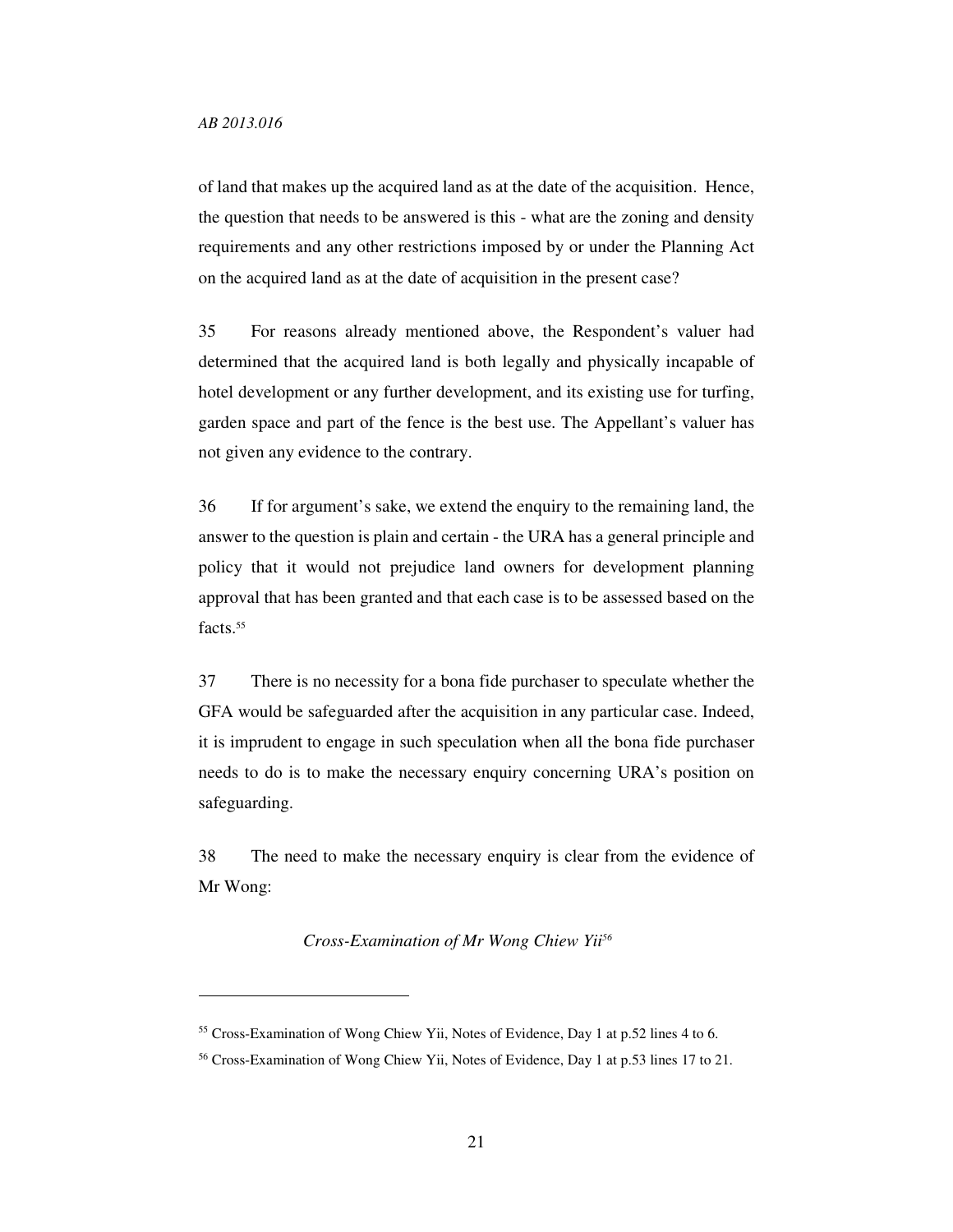- Q: And because it's case by case, would it be fair to say that every case would have been presented to the URA for confirmation?
- A: Well, if there's ---
- Q: As to whether you --- the last GFA will be honoured or not.
- A: Correct.

39 This is also alluded to in the valuation report of the Appellant's valuer dated 5 March 2012 which states at para 12(4) as follows:

As we have not had the *benefit of official advice*, we have, for the purpose of this claim for compensation, assumed that the GFA as set out in the Grant of Written Permission dated 6 February 2009 for a hotel development of 39,984.42 sqm will not be safeguarded by the Competent Authority in the event of future redevelopment.<sup>57</sup>

[Emphasis added]

40 According to the Valuation Standards and Guidelines (March 2000) issued by the Singapore Institute of Surveyors & Valuers, a bona fide purchaser is expected to act prudently and knowledgeably.<sup>58</sup> As noted above, the URA would assess each case on its facts. A bona fide purchaser who chooses not to make the necessary enquiry is not only acting imprudently, he is unnecessarily creating an uncertainty in his mind by his default. In our view, this cannot be an excuse to disregard the confirmation given by the URA that it would safeguard the previously approved GFA of  $39,984.42 \text{ m}^2$  as at the acquisition date, which he would have known if he had made the necessary enquiry.

<sup>57</sup> Exhibit WKE 8 at p. 63 of the Affidavit of Wee Kim Eng Fiona (FW1).

<sup>58</sup> Affidavit of Tok Yee Fong (Yvonne Tok) (YT1) at p. 43.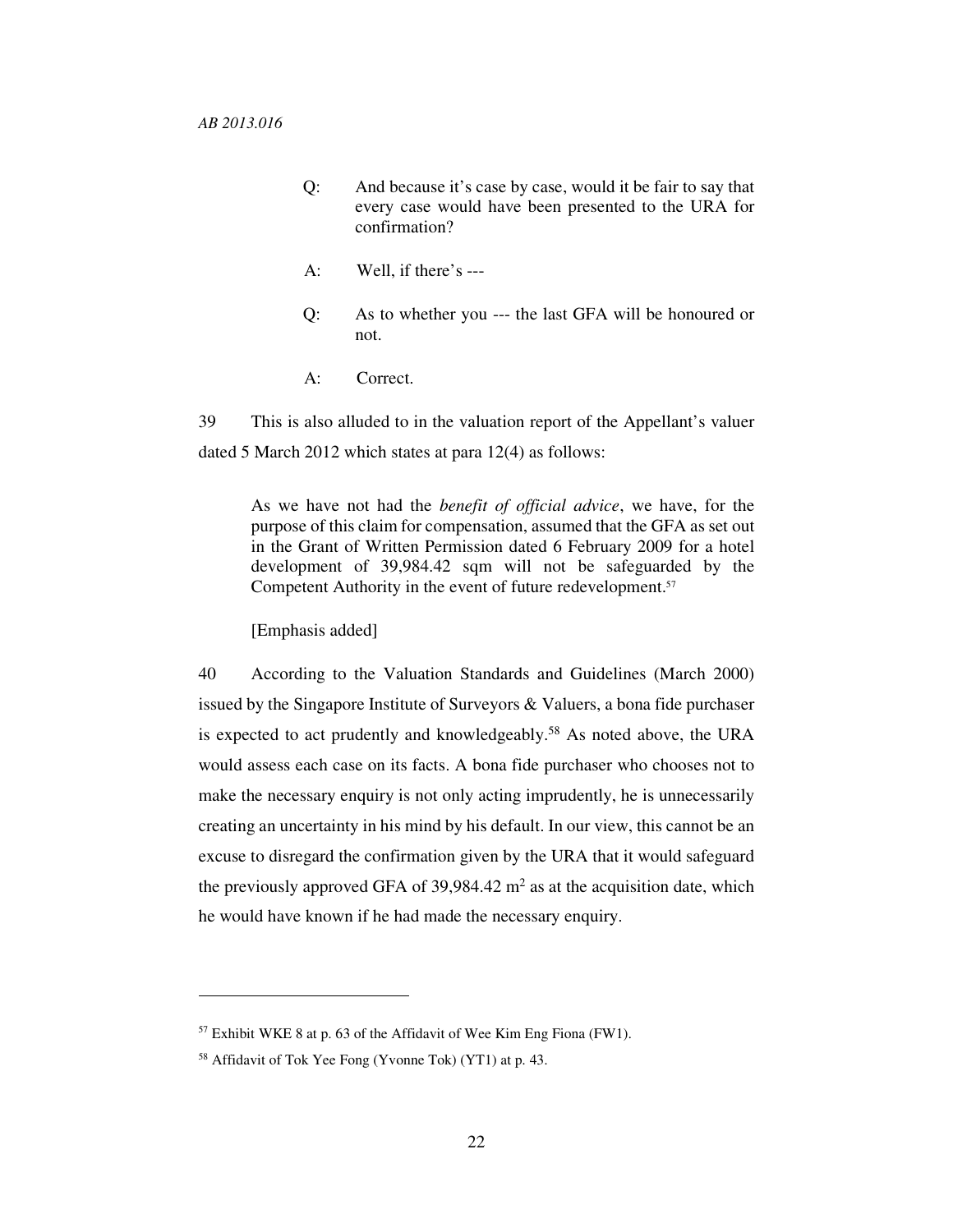41 For the above reasons, we find that the Respondent was correct, and indeed statutorily obliged, to take into account the URA's confirmation that it would safeguard the GFA of 39,984.42  $m<sup>2</sup>$  when assessing the compensation to be awarded under s 10 of the LAA.

42 Accordingly, we hold that Scenario A applies, i.e. the compensation to be awarded to the Appellant for the acquisition under the LAA is to be made on the basis that there is no loss of GFA as a result of the acquisition, and that the acquired land should be treated as "Road and/or Green Buffer".

### **Observations**

 $\overline{a}$ 

43 The two scenarios presented to the Board are supposedly premised on the market value of the acquired land. In Scenario A, the market value of the acquired land is assessed on the basis that the acquired land has no GFA and is also physically incapable of any further development on its own to build any ancillary use as it is a small and irregular shape plot of land impacted by planning restrictions.59 As such, it is difficult to see how the GFA of the acquired land, however much or little, could make any difference to its market value. In Scenario B, the market value of the acquired land was not assessed at all by the Appellant, but instead the GFA of  $365.61 \text{ m}^2$  that was presumed lost to the remaining land as a consequence of acquisition was valued as hotel GFA.

44 It seems to us that a more coherent approach towards the assessment of compensation in the present case would have been to consider the loss of GFA to the remaining land, if any, as an issue of severance damage instead of conflating it with the market value of the acquired land. Under s 33(1) of the LAA, severance damage and market value are distinct heads of compensation.

<sup>59</sup> Affidavit of Tok Yee Fong (Yvonne Tok) (YT1) at [11] & [12].